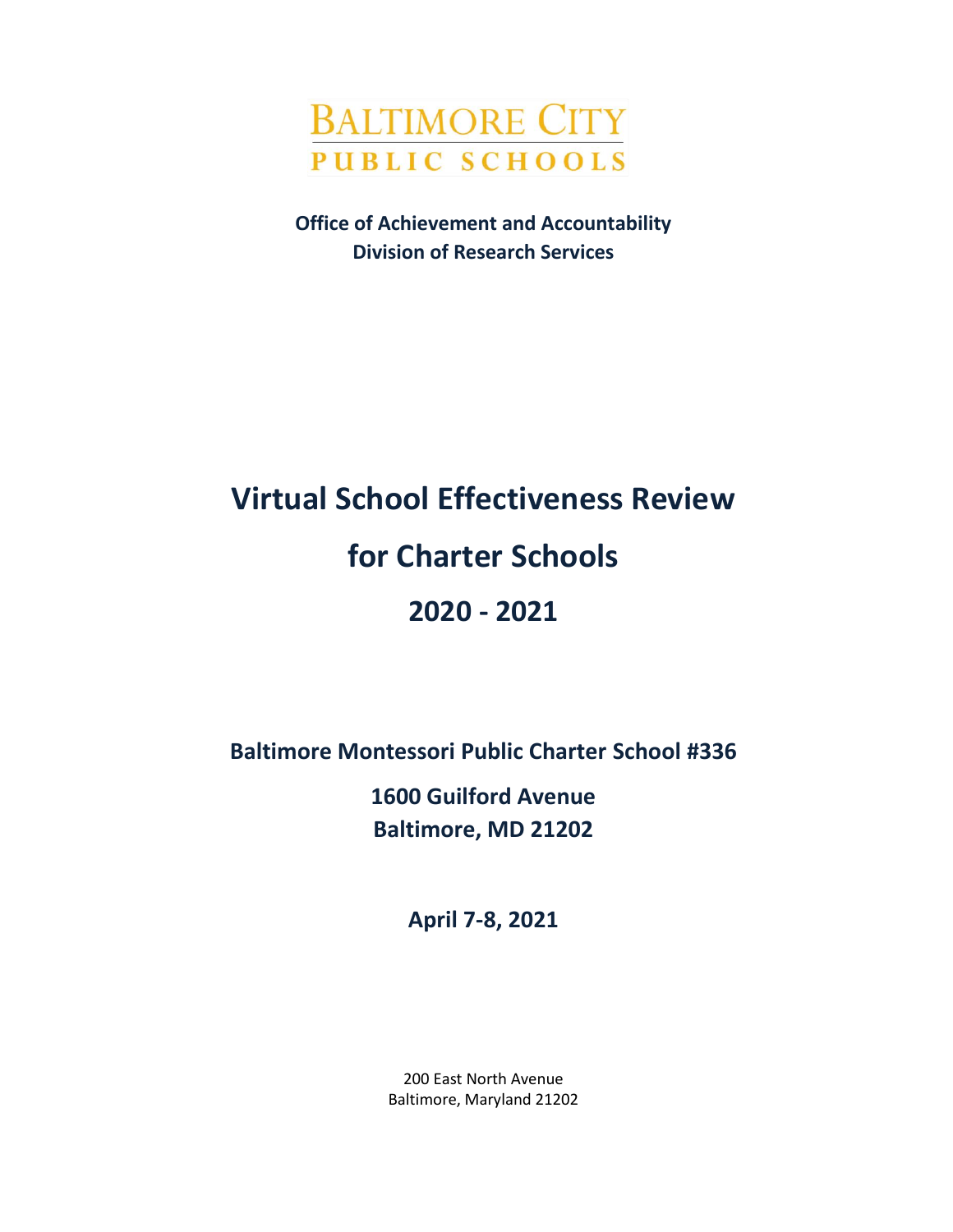#### www.baltimorecityschools.org

# TABLE OF CONTENTS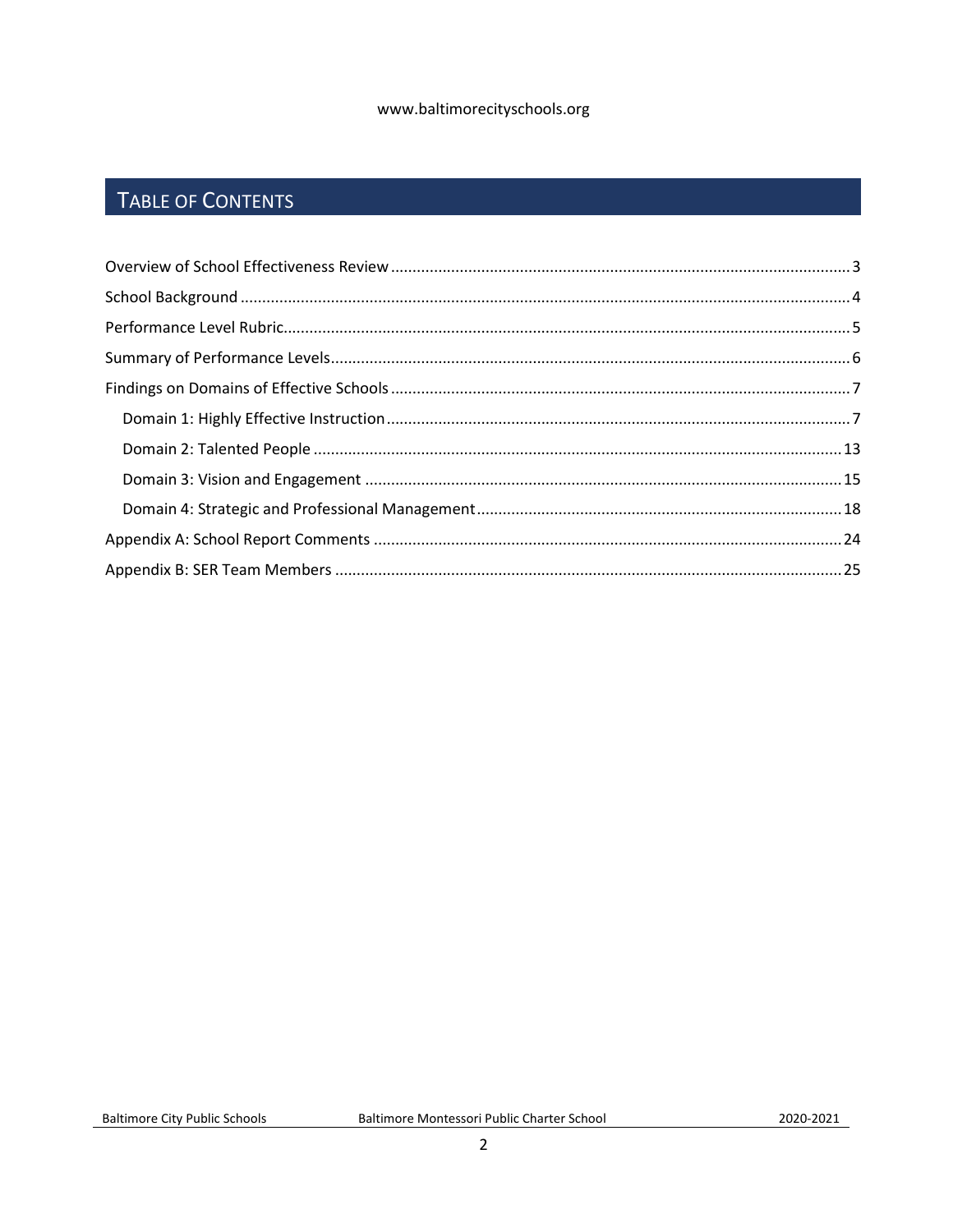# <span id="page-2-0"></span>OVERVIEW OF SCHOOL EFFECTIVENESS REVIEW

Baltimore City Public Schools (City Schools) developed the School Effectiveness Framework and the School Effectiveness Review process in 2009. The School Effectiveness Review (SER) uses trained school reviewers to measure a school's effectiveness against City Schools' School Effectiveness Standards. The School Effectiveness Standards are aligned with City Schools' effectiveness frameworks for teachers and school leaders.

The SER provides an objective and evidence-based analysis of how well a school is working to educate its students. It generates a rich layer of qualitative data that may not be revealed when evaluating a school solely on student performance outcomes. It also provides district and school-level staff with objective and useful information when making strategic decisions that impact student achievement.

**For the 2020-2021 school year SER visits were conducted virtually, due to the COVID-19 pandemic, using a modified and abbreviated version of the SER protocol.** The SER team comprised of representatives from City Schools and consultants from SchoolWorks, (an education consulting group) who have extensive knowledge about schools and instruction, gathered information from teachers, students, parents, and leadership during a two-day site visit. During the visit, the SER team reviewed submitted electronic school documents and conducted virtual focus via Microsoft Teams or Zoom platforms, with school leadership, teachers, students, and parents. For classroom observations schools submitted one recorded synchronous lesson from each of the school's academic content teachers. The Team Lead then randomly select 60% of lessons submitted. Lessons were observed during the beginning, middle, and end of the recording.

The SER team analyzed evidence collected over the course of the visit to determine the extent to which key actions have been adopted and implemented at the school. This report summarizes the ratings in the four domains and related key actions, provides evidence to support the ratings, and – based on a rubric – allocates a performance level for each key action. Those key actions that were not rated for the virtual SER have been grayed out in the report. More information about the SER process is detailed in the School Effectiveness Review protocol, located on the City Schools website and available upon request from the Office of Achievement and Accountability in City Schools. **\\**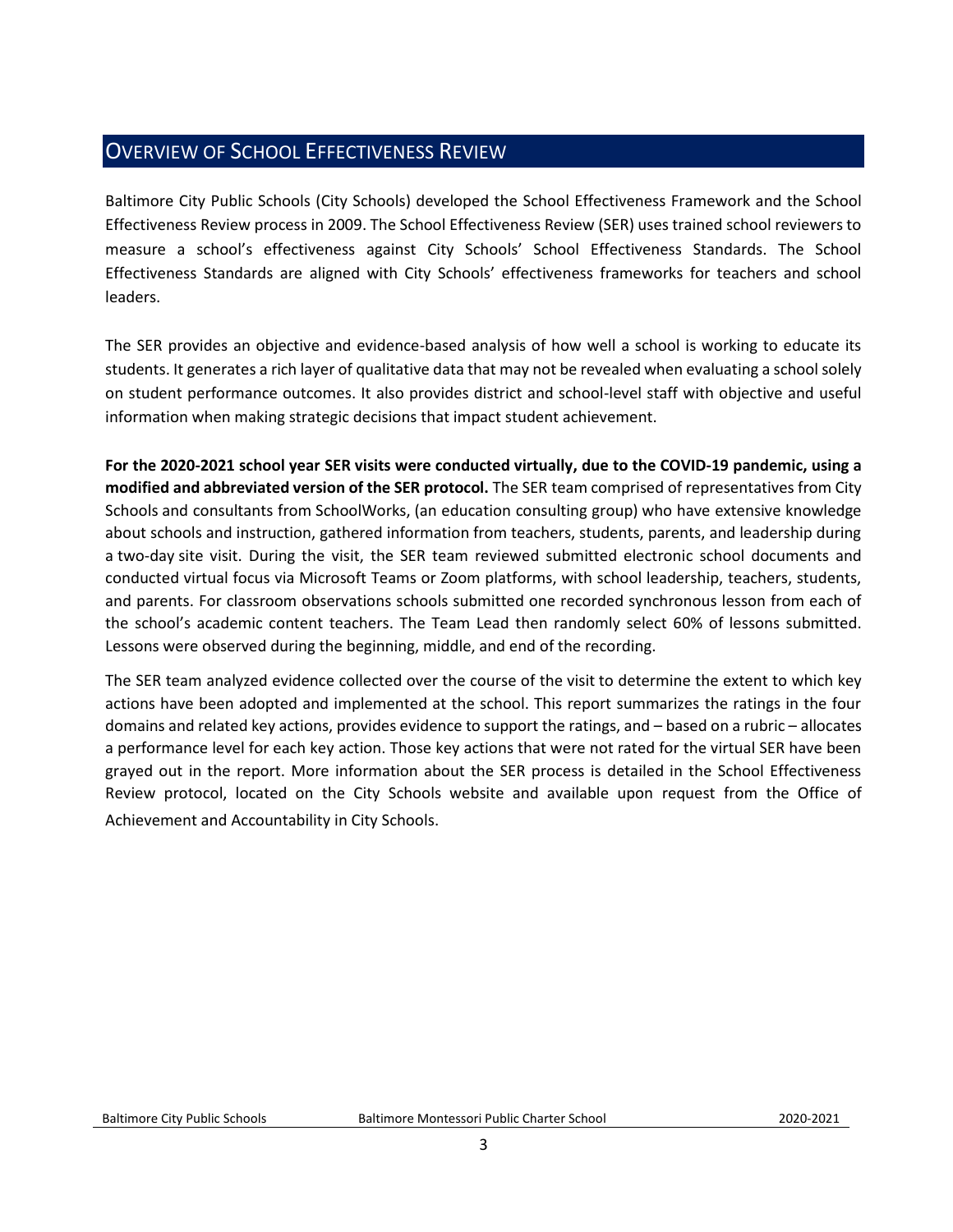# <span id="page-3-0"></span>SCHOOL BACKGROUND

Baltimore Montessori Public Charter serves approximately 444 students in grades PreK-3 through eighth. The school is in the northeast quadrant Baltimore.

#### **Virtual SER Context**

Baltimore Montessori Public Charter has been virtual since the beginning of the year. At the time of the site visit (April 7-8, 2021) some students had returned to in-person learning starting March 15, 2021. All classroom observations conducted for the purpose of this report were recorded within two weeks prior to the visit.

#### **School Leadership and Staffing:**

The principal, Kerry-Ann Malcolm, has been at the school for 4 years. This is her first year as principal, but she previously served as assistant principal and an educational associate at Baltimore Montessori Public Charter. She has worked for the district for a total of 20 years. For this SER site visit, staff designated as school leadership are listed below.

<span id="page-3-1"></span>

| <b>School Leadership Focus Group Members</b> |                                  |  |  |
|----------------------------------------------|----------------------------------|--|--|
| Role<br><b>Name</b>                          |                                  |  |  |
| Kerry-Ann Malcolm                            | Principal                        |  |  |
| Monica Campbell                              | <b>Assistant School Director</b> |  |  |
| Mensa Prescott                               | <b>Educational Associate</b>     |  |  |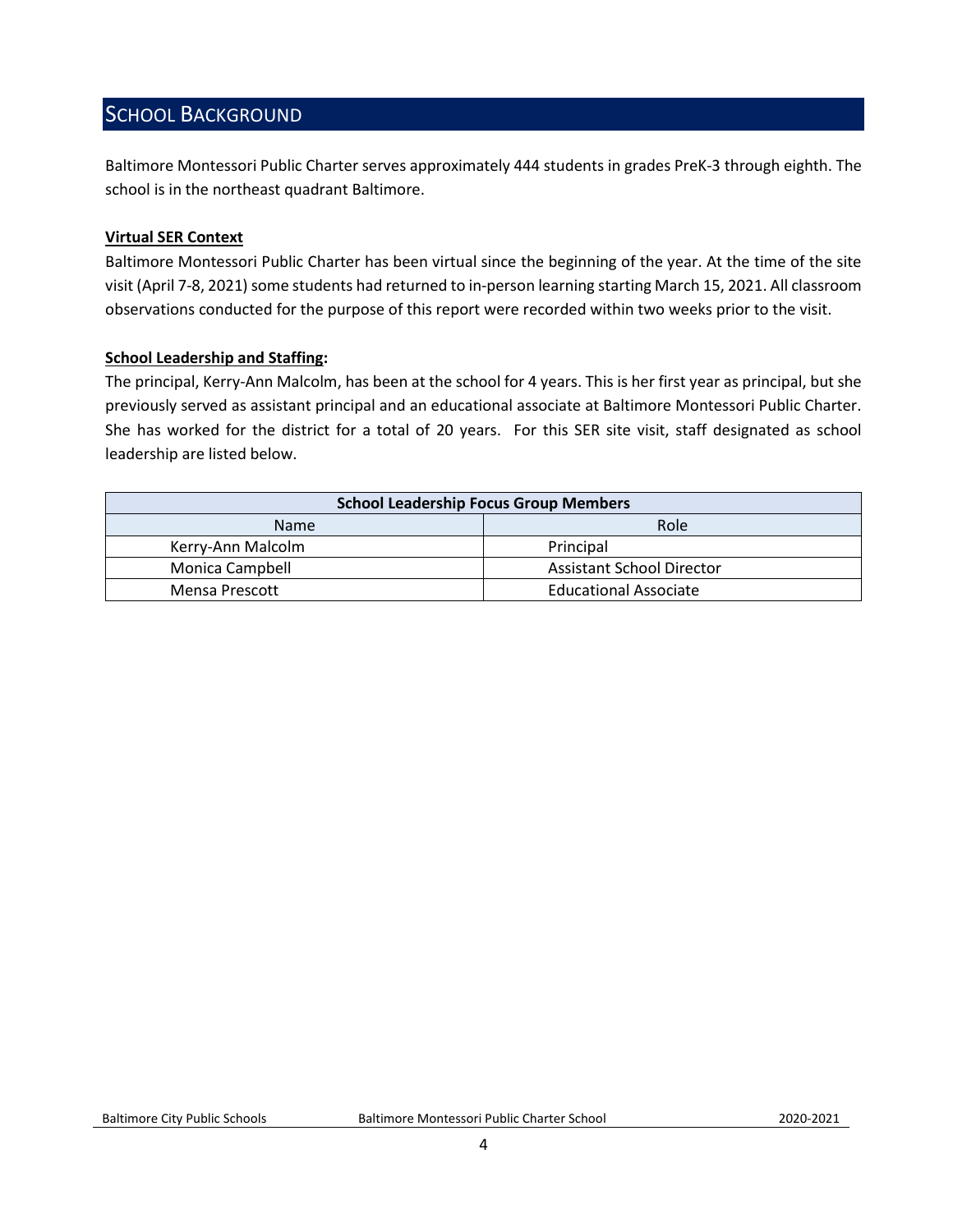# PERFORMANCE LEVEL RUBRIC

The SER team will use the following guidance to select a performance level for each key action. Note that the quality standard for each performance level is based upon: the extent to which the SER team finds multiple types<sup>1</sup> and multiple sources<sup>2</sup> of evidence AND the extent to which the SER team finds evidence of high levels of adoption and/or implementation of a practice or system. The SER team will also reflect on the Instructional Framework and School Leadership Framework in their analysis prior to assigning a rating for each key action.



Levels of Adoption and/or Implementation

|                | Extent to which SER Team Finds Multiple<br>Types and Multiple Sources of Evidence                                                                                                                                                                                                                                                                                          | Extent to which SER Team Finds Evidence of High<br>Levels of Adoption and/or Implementation                                                                                                                                                                                                                                                                                                                                                    | Key:<br>Not Effective:<br>Developing:<br>Effective:<br><b>Highly Effective:</b> |  |
|----------------|----------------------------------------------------------------------------------------------------------------------------------------------------------------------------------------------------------------------------------------------------------------------------------------------------------------------------------------------------------------------------|------------------------------------------------------------------------------------------------------------------------------------------------------------------------------------------------------------------------------------------------------------------------------------------------------------------------------------------------------------------------------------------------------------------------------------------------|---------------------------------------------------------------------------------|--|
| <b>Rating</b>  | Performance<br><b>Level</b>                                                                                                                                                                                                                                                                                                                                                | <b>Quality Standard</b>                                                                                                                                                                                                                                                                                                                                                                                                                        |                                                                                 |  |
| 1              | Evidence indicates that the key action is not a practice or system that has been<br><b>Not Effective</b><br>adopted and/or implemented at the school, or the level of<br>adoption/implementation does not improve the school's effectiveness.                                                                                                                              |                                                                                                                                                                                                                                                                                                                                                                                                                                                |                                                                                 |  |
| $\overline{2}$ | Evidence indicates that the key action (including some indicators) is a practice or<br>system that is emerging at the school, but that it has not yet been implemented at<br><b>Developing</b><br>a level that has begun to improve the school's effectiveness, OR that the impact of<br>the key action on the effectiveness of the school cannot yet be fully determined. |                                                                                                                                                                                                                                                                                                                                                                                                                                                |                                                                                 |  |
| з              | <b>Effective</b>                                                                                                                                                                                                                                                                                                                                                           | Evidence indicates that the key action (including most indicators) is a practice or<br>system that has been adopted at the school, and is implemented at a level that is<br>improving the school's effectiveness.                                                                                                                                                                                                                              |                                                                                 |  |
| 4              | <b>Highly Effective</b>                                                                                                                                                                                                                                                                                                                                                    | Evidence indicates that the key action (including all indicators) is a practice or<br>system that has been fully adopted at the school, and is implemented at a level<br>that has had a strong, significant or sustainable impact on the school's<br>effectiveness.                                                                                                                                                                            |                                                                                 |  |
| of the visit.  |                                                                                                                                                                                                                                                                                                                                                                            | <sup>1</sup> "Multiple types of evidence" is defined as evidence collected from two or more of the following: document review,<br>stakeholder focus groups; and classroom observations.<br><sup>2</sup> "Multiple sources of evidence" is defined as evidence collected from three or more stakeholder focus groups; two or<br>more documents; and/or evidence that a descriptor was documented in 75% or more of lessons observed at the time |                                                                                 |  |

 $\overline{a}$  $1$  "Multiple types of evidence" is defined as evidence collected from two or more of the following: document review, stakeholder focus groups; and classroom observations.

Baltimore City Public Schools Baltimore Montessori Public Charter School2020-2021

<sup>&</sup>lt;sup>2</sup> "Multiple sources of evidence" is defined as evidence collected from three or more stakeholder focus groups; two or more documents; and/or evidence that a descriptor was documented in 75% or more of lessons observed at the time of the visit.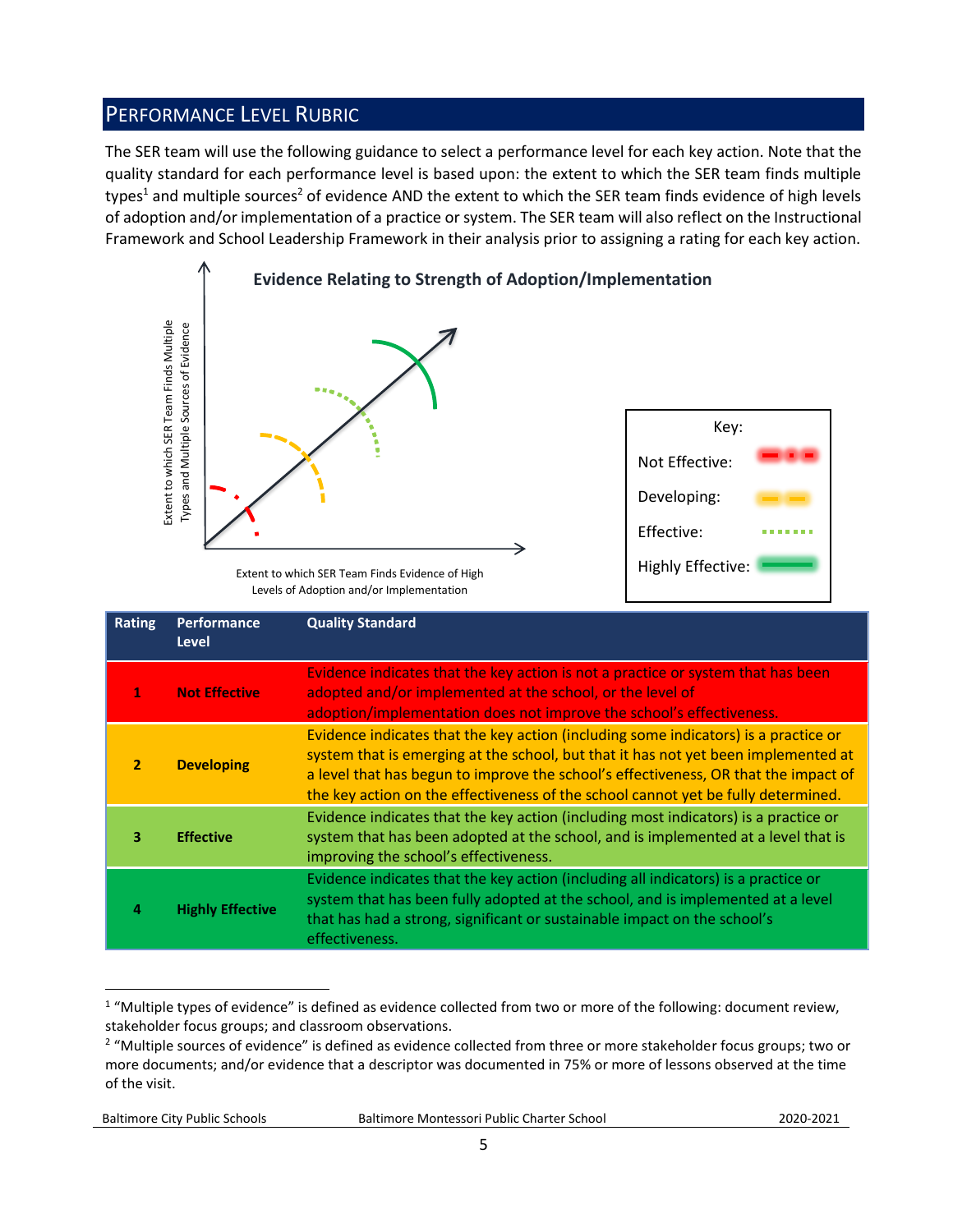## <span id="page-5-0"></span>SUMMARY OF PERFORMANCE LEVELS

Based on trends found in the collected evidence, the SER team assigns a performance level to each key action.

**Please note: due to the pandemic and the shift to virtual learning, the School Effectiveness Standards have been reduced for this academic year. Key actions and indicators highlighted in grey are not under review during the 2020- 2021 SER review cycle**.

|                 |                         |                  | <b>Performance Levels</b> |                      |
|-----------------|-------------------------|------------------|---------------------------|----------------------|
| <b>Domains</b>  | Level 4:                | Level 3:         | Level 2:                  | Level 1:             |
| and Key Actions | <b>Highly Effective</b> | <b>Effective</b> | <b>Developing</b>         | <b>Not Effective</b> |

| <b>Domain 1: Highly Effective Instruction</b>                                                                                                               |                         |  |  |  |
|-------------------------------------------------------------------------------------------------------------------------------------------------------------|-------------------------|--|--|--|
| 1.1 School leadership supports highly effective instruction.                                                                                                | <b>Developing</b>       |  |  |  |
| 1.2 Teachers use multiple data sources to adjust practice.                                                                                                  | <b>Not Rated</b>        |  |  |  |
| 1.3 Teachers deliver highly effective instruction.                                                                                                          | <b>Effective</b>        |  |  |  |
| 1.4 Teachers establish a classroom environment in which teaching and learning can occur.                                                                    | <b>Not Rated</b>        |  |  |  |
| <b>Domain 2: Talented People</b>                                                                                                                            |                         |  |  |  |
| 2.1 The school implements systems to select effective teachers and staff whose skills and<br>beliefs meet the needs of the school.                          | <b>Not Rated</b>        |  |  |  |
| 2.2 The school develops teacher and staff capacity through individualized support and<br>professional development.                                          | <b>Effective</b>        |  |  |  |
| Domain 3: Vision and Engagement                                                                                                                             |                         |  |  |  |
| 3.1 The school has a clear vision and mission that promotes a student-centered, culturally<br>relevant learning that prepares students for future success.  | <b>Effective</b>        |  |  |  |
| 3.2 The school cultivates and sustains open communication and decision-making<br>opportunities with families and the community.                             | <b>Highly Effective</b> |  |  |  |
| 3.3 The climate and culture of the school creates a welcoming learning environment that<br>meets the academic, social, and emotional needs of each student. | <b>Not Rated</b>        |  |  |  |
| <b>Domain 4: Strategic and Professional Management</b>                                                                                                      |                         |  |  |  |
| 4.1 The school establishes clear goals for student achievement and tracks progress towards<br>goals.                                                        | <b>Developing</b>       |  |  |  |
| 4.2 The school allocates and deploys the resources of human capital and funding to address<br>the priority growth goals for student achievement.            | <b>Effective</b>        |  |  |  |
| 4.3 School's board of trustees (or operator) provides competent stewardship and oversight<br>of the school.                                                 | <b>Effective</b>        |  |  |  |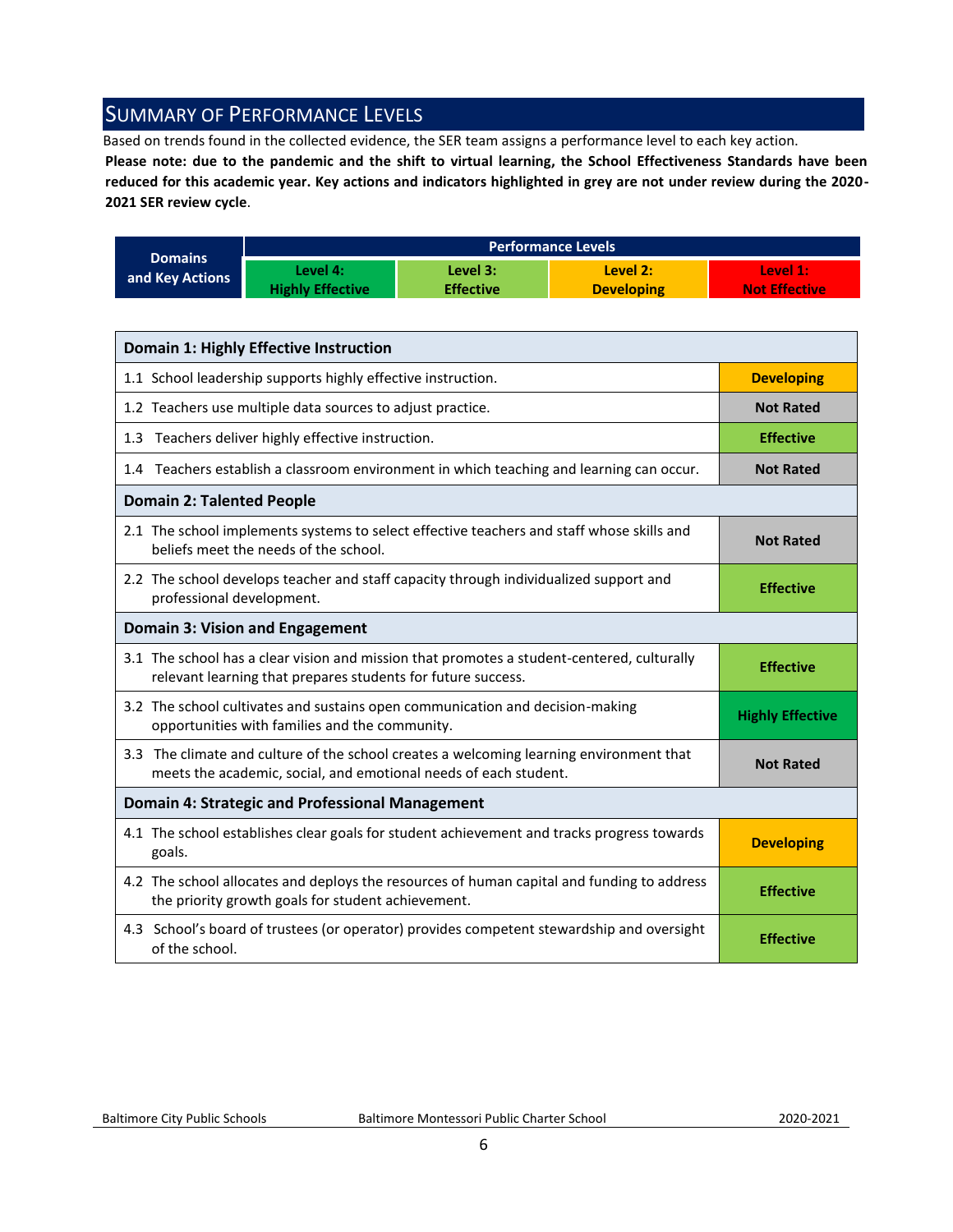<span id="page-6-0"></span>

| <b>FINDINGS ON DOMAINS OF EFFECTIVE SCHOOLS</b> |                                     |                              |                               |                                  |  |  |
|-------------------------------------------------|-------------------------------------|------------------------------|-------------------------------|----------------------------------|--|--|
| <b>Domains</b>                                  |                                     |                              | <b>Performance Levels</b>     |                                  |  |  |
| and Key Actions                                 | Level 4:<br><b>Highly Effective</b> | Level 3:<br><b>Effective</b> | Level 2:<br><b>Developing</b> | Level 1:<br><b>Not Effective</b> |  |  |
|                                                 |                                     |                              |                               |                                  |  |  |

### <span id="page-6-1"></span>**Domain 1: Highly Effective Instruction**

- School leadership ensures that teachers engage in the planning of the curricula through oversight of standards-based units, lessons and pacing. School leadership and teachers reported that teachers are required to upload weekly lesson plans to shared folders for review. Teachers added that they use a lesson plan template that includes essential components such as standards-based objectives, small group instruction and opportunities for differentiation. A review of lesson plans confirms the use of components such as standards-based objectives and opportunities for differentiation. Both stakeholder groups shared that uploading lesson plans provides school leadership with opportunities to give feedback on plans. School leadership and teachers added that a lot work has been done to map out curricula to include diverse text, implement real-world experiences and develop a scope and sequence that supports uniformity and pacing. A review of the science and ELA curriculum overviews confirms the mapping and sequencing. Teachers shared that pacing has not been an issue this year. Teachers added that gentle reminders and weekly collaborative planning meetings have been established to address issues with lesson planning and pacing. A review of the pacing guide for lower elementary confirms pacing and planning protocols.
- School leadership consistently provides actionable feedback and guidance to teachers. School leadership and teachers reported that teachers are informally observed at least weekly. Both stakeholder groups shared that feedback includes areas of strength, opportunities for growth and next steps. A review of distance learning feedback forms noted next steps such as, "remind students that cameras must be on" and "call on students that are not engaged to ensure participation." However, the distance learning feedback template did not clearly align with the Instructional Framework. School leadership mentioned that next steps are monitored through additional informal observations and further discussed in weekly collaborative planning meetings. Teachers confirmed the implementation of next steps which may include coaching supports and/or the submission of documentation to a Google platform. Teachers shared that feedback has improved their practice. Teachers noted that feedback was especially helpful during the transition to virtual learning environments. Regarding the formal observations, school leadership and teachers reported that teachers were formally observed at least once using the Baltimore City formal evaluation process. School leadership and teachers shared that school leadership facilitated pre-conferences and postconferences where areas of strength, opportunities for growth and next steps are discussed in detail.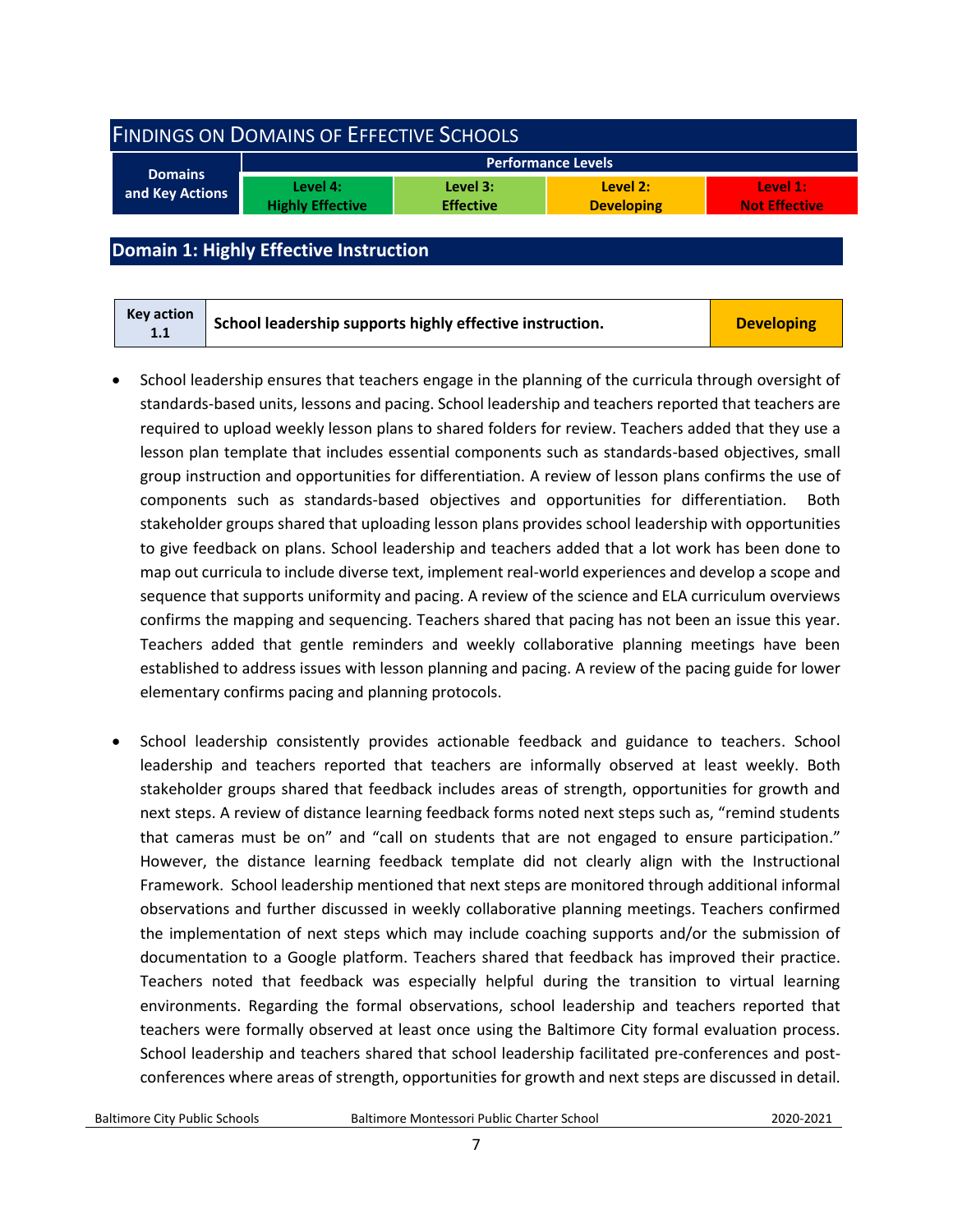A review of formal evaluation documentation and emails confirms that actionable feedback and next steps are discussed.

• School leadership is developing a complete student learning data-cycle. School leadership, teachers and the operator shared that teachers are represented on the data team. School leadership and teachers added that teachers are required to complete and upload academic data sheets to an online spreadsheet for review by the data team. Both stakeholder groups mentioned that teachers are asked questions related to the data they have uploaded. School leadership added that data charts are used to highlight trends, drive interventions and inform discussions with families. Teachers and the operator confirmed the use of interventions such as Fountas and Pinnell and Wilson Foundation. School leadership and teachers reported that assessments such as Amplify, NWEA and DIBELS had been administered throughout the year. Both stakeholder groups shared that assessments were changed to Freckle and teacher-created materials in lieu of students working remotely. Some teachers could provide the steps involved in a complete student learning data cycle. These teachers shared that students are categorized into quadrants by proficiency levels where students performing below level receive interventions and those on or above grade level are provided enrichment activities. Other teachers also spoke about interventions but could not articulate steps involved in the data analysis process. A review of a lower elementary data review sheet poses data questions such as (1) What areas are being assessed? (2) What percentage of students are proficient? (3) What are the instructional implications, (4) Which students haven't yet achieved mastery? (4) What are the next steps for individual and class performance? Some teachers shared that while data is discussed in weekly team meetings and some professional development has been provided, data analysis to some extent has been halted. The operator noted that there is a data process, but the school is in the process of improving it. Teachers and the operator shared that the school has partnered with an outside agency (ED OPS) to aid with data analysis.

| <b>Key action</b> | Teachers use multiple data sources to adjust practice to meet | <b>Not rated</b> |
|-------------------|---------------------------------------------------------------|------------------|
| 1.2               | learners' unique needs.                                       |                  |

- Teachers plan instruction in response to data
- Teachers appropriately recommend students for structured, school-wide interventions.
- Teachers appropriately recommend students for structured, school-wide opportunities for acceleration.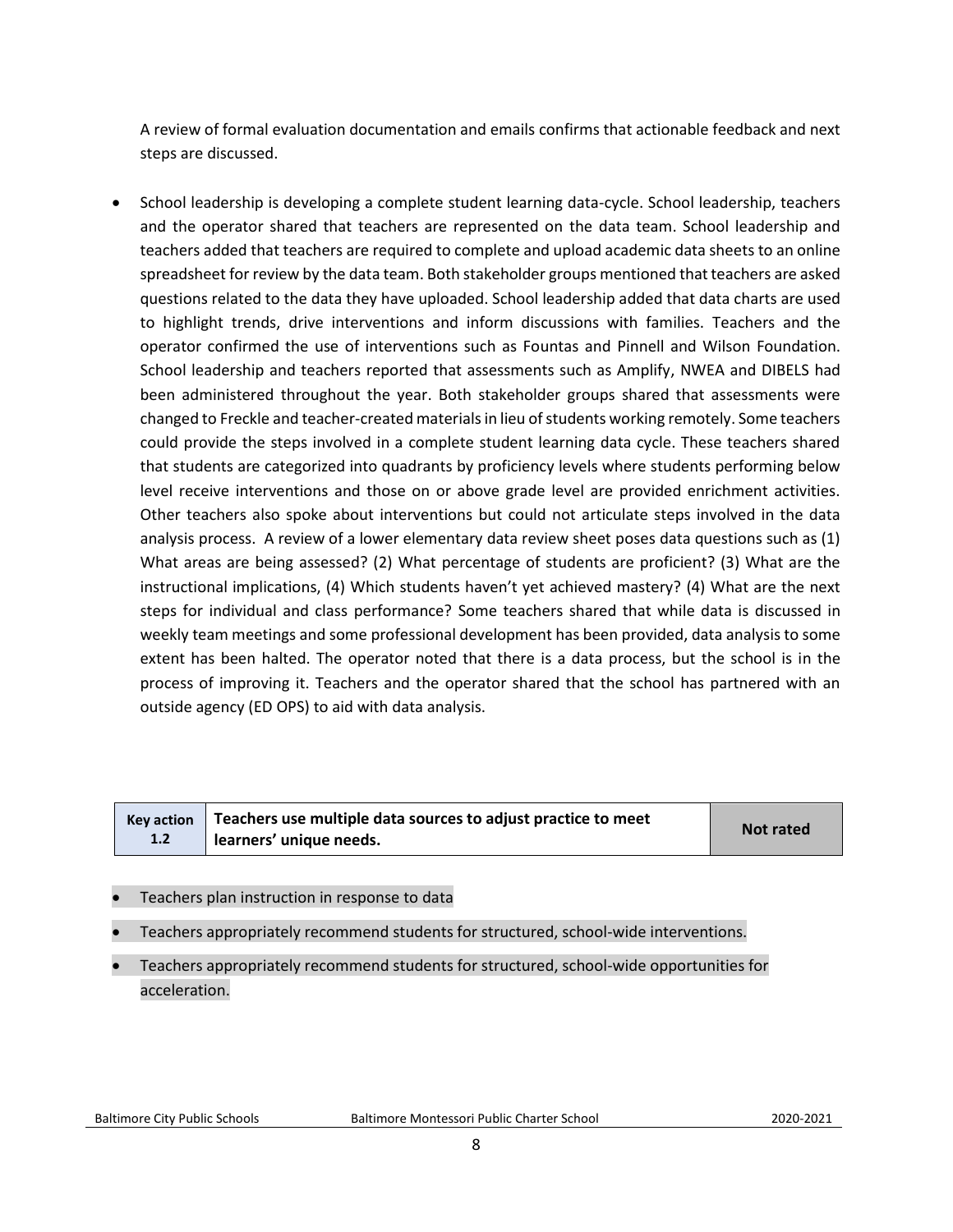| Key action<br>1.3 | Teachers deliver highly effective instruction. | <b>Effective</b> |
|-------------------|------------------------------------------------|------------------|
|-------------------|------------------------------------------------|------------------|

*Data for Key Action 1.3 was collected from classroom observations in order to provide trends in instruction across the school, as it relates to Teach Action 1-6 of the Instructional Framework. During each classroom visit, the observer collects evidence based on his/her observations and then determines*  whether the indicator was "evident", "partially evident" or "not evident" for each of the 14 indicators. *Below is the summary of the 11 classroom observations that were conducted.* 

• Teachers use and communicate standards-based lesson objectives and align learning activities to the stated lesson objectives.

| <b>Communication of objective</b>                                                                                                                                                                                                                                                                                                                                                                                                                            | Evident        | Partially<br><b>Evident</b> | <b>Not</b><br><b>Evident</b> |
|--------------------------------------------------------------------------------------------------------------------------------------------------------------------------------------------------------------------------------------------------------------------------------------------------------------------------------------------------------------------------------------------------------------------------------------------------------------|----------------|-----------------------------|------------------------------|
| <b>Evident:</b> Teachers communicate lesson objectives to students by explaining<br>and/or referencing it during lessons.<br>Partially Evident: Teachers communicate lesson objectives by posting it.<br>Not Evident: Teachers do not communicate lesson objectives to students.                                                                                                                                                                             | 91%            | 0%                          | 9%                           |
| Learning activities and resources align with lesson objective                                                                                                                                                                                                                                                                                                                                                                                                | <b>Evident</b> | Partially<br><b>Evident</b> | <b>Not</b><br>Evident        |
| Evident: Lesson activities and resources have a clear and intentional purpose<br>and are aligned with lesson objectives.<br>Partially Evident: Lesson activities and resources are generally aligned with<br>lesson objectives and/or some tasks have a clear, intentional purpose.<br>Not Evident: Lesson activities and resources are not aligned with lesson<br>objectives OR Lesson activities and resources do not have a clear intentional<br>purpose. | 91%            | 9%                          | 0%                           |

• Teachers present content in various ways and emphasize key points to make content clear.

| Accurate, grade-level content                                                                                                                                                                                                                                                                                                                                                                               | Evident | Partially<br><b>Evident</b> | <b>Not</b><br>Evident |
|-------------------------------------------------------------------------------------------------------------------------------------------------------------------------------------------------------------------------------------------------------------------------------------------------------------------------------------------------------------------------------------------------------------|---------|-----------------------------|-----------------------|
| <b>Evident:</b> Teachers present students with accurate grade level content aligned<br>to appropriate content standards.<br>Partially Evident: Teachers present students with mostly accurate grade level<br>content aligned to appropriate content standards.<br><b>Not Evident:</b> Teachers present students with inaccurate grade level content<br>and/or not aligned to appropriate content standards. | 91%     | 9%                          | 0%                    |
| Alternate presentation of content                                                                                                                                                                                                                                                                                                                                                                           | Evident | <b>Partially</b><br>Evident | <b>Not</b><br>Evident |
| <b>Evident:</b> Teachers present content in various ways (two or more) to make<br>content clear.<br><b>Partially Evident:</b> Teachers attempt to present content in various ways (two or<br>more), but attempts do not make content clear.<br>Not Evident: Teachers do not present content in various ways.                                                                                                | 91%     | 9%                          | 0%                    |
| <b>Emphasis of key points</b>                                                                                                                                                                                                                                                                                                                                                                               | Evident | <b>Partially</b><br>Evident | <b>Not</b><br>Evident |
| <b>Evident:</b> Teachers emphasize important points to focus learning of content.<br><b>Partially Evident:</b> Teachers attempt to emphasize important points to focus<br>learning of content, but attempts do not make content clear.<br>Not Evident: Teachers do not emphasize important points to focus learning of<br>content.                                                                          | 100%    | 0%                          | 0%                    |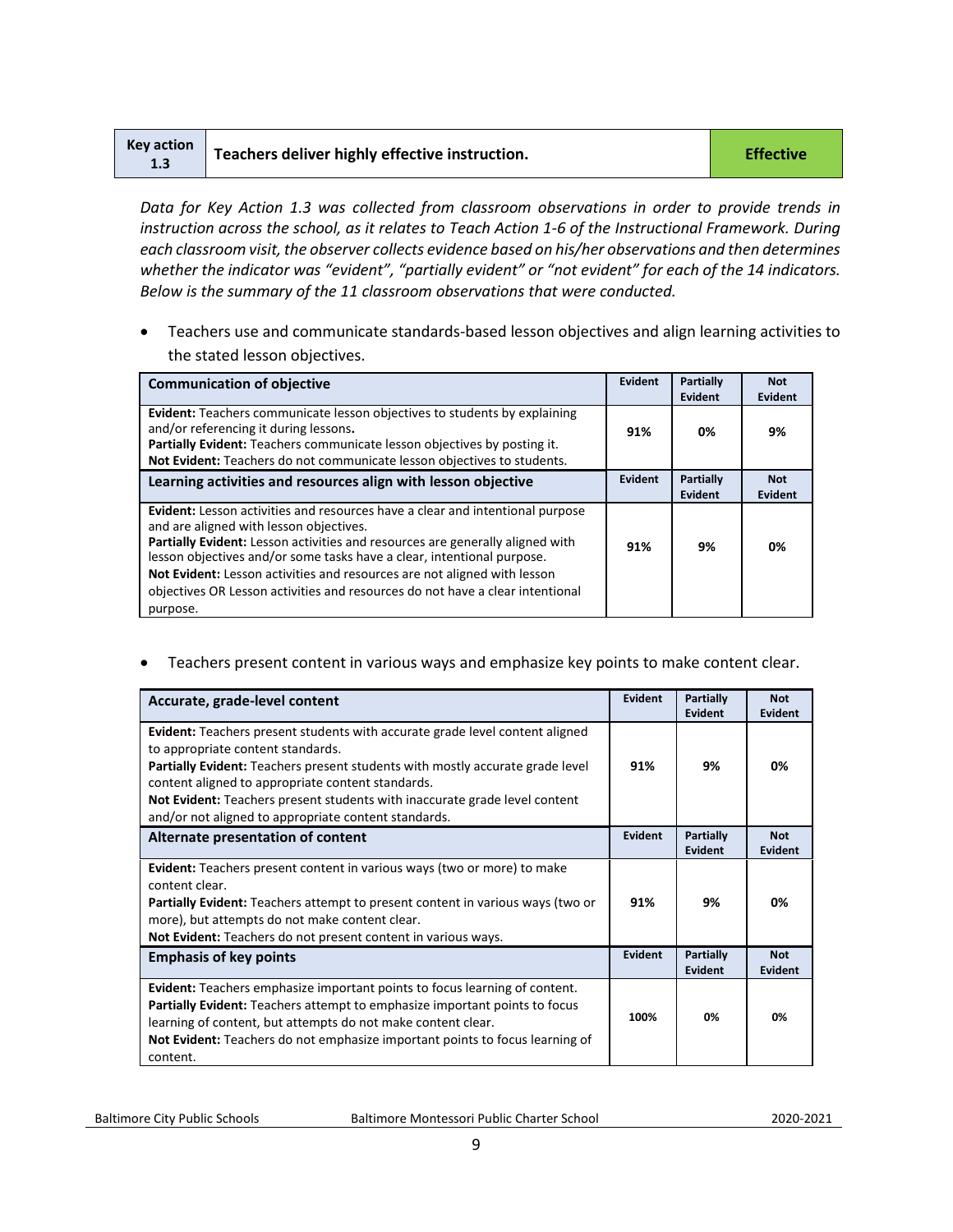• Most teachers use multiple strategies and tasks to engage all students in rigorous work.

| Scaffolded and/or differentiated tasks                                                                                                                                                                                                                                                                                                                                                  | Evident        | <b>Partially</b><br>Evident | <b>Not</b><br><b>Evident</b> |
|-----------------------------------------------------------------------------------------------------------------------------------------------------------------------------------------------------------------------------------------------------------------------------------------------------------------------------------------------------------------------------------------|----------------|-----------------------------|------------------------------|
| <b>Evident:</b> Teachers scaffold and/or differentiate tasks by providing access to<br>rigorous grade-level instruction for all students.<br>Partially Evident: Teachers attempt to scaffold and/or differentiated tasks, but<br>not all students are supported in accessing rigorous grade-level instruction.<br><b>Not Evident:</b> Teachers do not scaffold or differentiated tasks. | 64%            | 27%                         | 9%                           |
| Opportunities to engage with complex texts and tasks                                                                                                                                                                                                                                                                                                                                    | <b>Evident</b> | Partially<br>Evident        | <b>Not</b><br>Evident        |
| <b>Evident:</b> Students have opportunities and time to grapple with complex texts<br>and/or rigorous tasks.<br><b>Partially Evident:</b> Students have opportunities to engage with complex texts<br>and rigorous tasks superficially.<br><b>Not Evident:</b> Students have rare or no opportunities to engage with complex<br>texts and rigorous tasks.                               | 64%            | 18%                         | 18%                          |

• Some teachers use evidence-dependent questioning.

| <b>Questions requiring justification</b>                                                                                                                                                                                                                                                                                                                                                            | Evident | Partially<br>Evident | <b>Not</b><br><b>Evident</b> |
|-----------------------------------------------------------------------------------------------------------------------------------------------------------------------------------------------------------------------------------------------------------------------------------------------------------------------------------------------------------------------------------------------------|---------|----------------------|------------------------------|
| <b>Evident:</b> Teachers asks questions that require students to cite evidence and<br>clearly explain their thought processes.<br>Partially Evident: Teachers ask questions that require students to explain<br>their thought processes or cite evidence but not both.<br>Not Evident: Teachers does not ask questions that require students to cite<br>evidence or explain their though processes. | 45%     | 27%                  | 27%                          |
| Clear and/or scaffolded questions                                                                                                                                                                                                                                                                                                                                                                   |         | Partially<br>Evident | <b>Not</b><br>Evident        |
| <b>Evident:</b> Teachers asks questions that are clear and scaffolded.<br>Partially Evident: Teachers asks questions that are somewhat unclear to<br>students or lack scaffolding.<br>Not Evident: Teachers do not ask scaffolded questions.                                                                                                                                                        | 82%     | 0%                   | 18%                          |

#### • Most teachers check for student understanding and provide specific academic feedback.

| Informative checks for understanding                                                                                                                                                                                                                                                                                                                                                                                                | Evident | Partially            | <b>Not</b>            |
|-------------------------------------------------------------------------------------------------------------------------------------------------------------------------------------------------------------------------------------------------------------------------------------------------------------------------------------------------------------------------------------------------------------------------------------|---------|----------------------|-----------------------|
|                                                                                                                                                                                                                                                                                                                                                                                                                                     |         | Evident              | Evident               |
| <b>Evident:</b> Teachers conduct one or more checks for understanding that yield<br>useful information at key points throughout the lesson.<br>Partially Evident: Teachers attempt to conduct checks for understanding, but<br>checks may only yield some useful information.<br>Not Evident: Teachers do not check for understanding during the lesson. OR<br>Teachers' checks for understanding are inappropriate or ineffective. | 55%     | 45%                  | 0%                    |
| Specific, academic feedback                                                                                                                                                                                                                                                                                                                                                                                                         |         | Partially<br>Evident | <b>Not</b><br>Evident |
|                                                                                                                                                                                                                                                                                                                                                                                                                                     |         |                      |                       |
| Evident - Teachers give specific academic feedback to communicate current<br>progress and next steps to move forward.<br>Partially Evident – Teachers give general academic feedback, but feedback<br>may not clarify next steps to move forward.<br>Not Evident - Teachers do not give academic feedback. OR When needed,                                                                                                          | 82%     | 18%                  | 0%                    |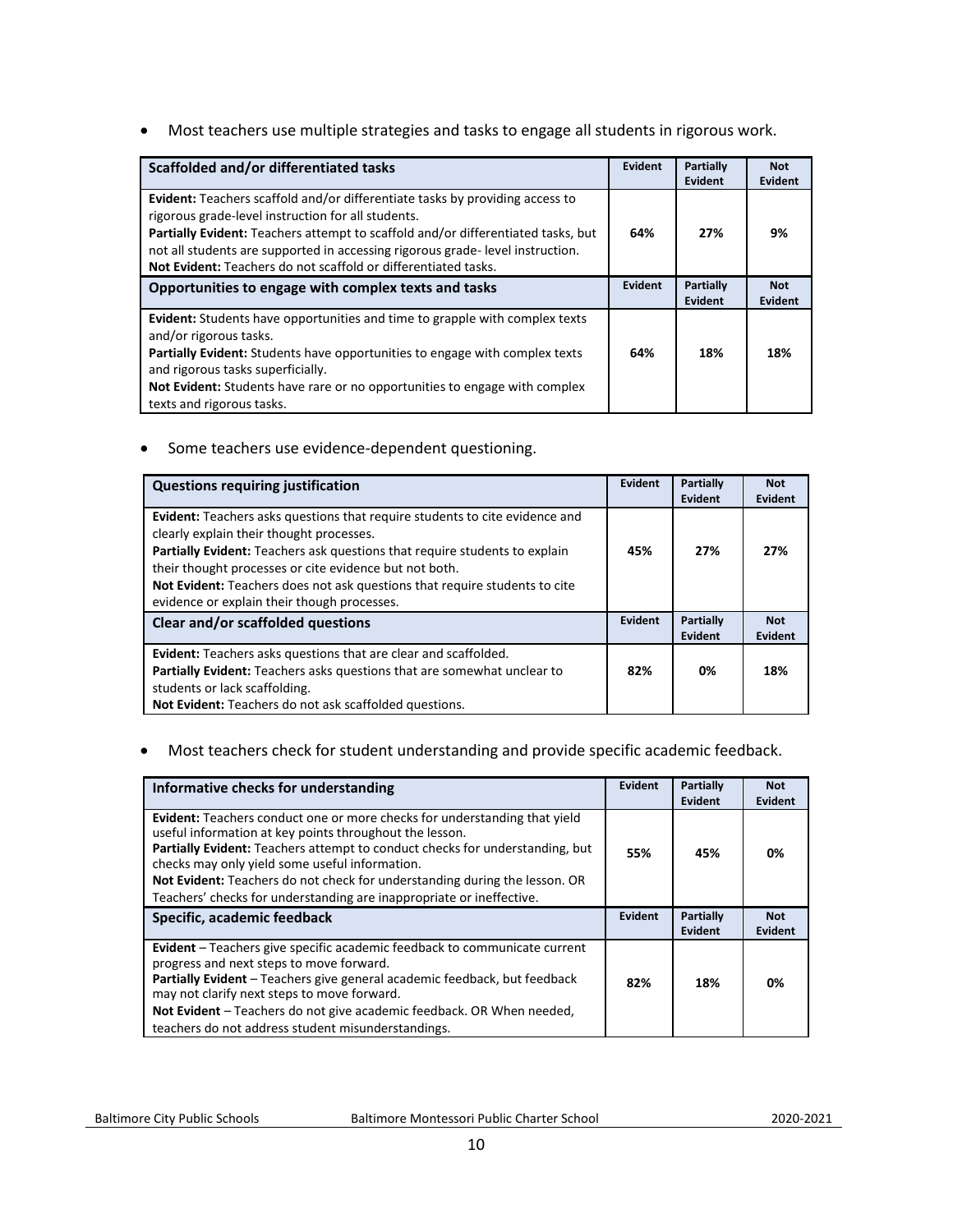• Teachers do not facilitate student-to-student interaction and academic talk.

| Opportunities for student-to-student interaction                                                                                                                                                                                                                                                                                                                                                                                                                                           | Evident        | Partially<br>Evident        | <b>Not</b><br><b>Evident</b> |
|--------------------------------------------------------------------------------------------------------------------------------------------------------------------------------------------------------------------------------------------------------------------------------------------------------------------------------------------------------------------------------------------------------------------------------------------------------------------------------------------|----------------|-----------------------------|------------------------------|
| Evident: Teachers provide multiple or extended opportunities for student-to-<br>student interactions.<br>Partially Evident: Teachers provide one opportunity for student-to-student<br>interactions.<br><b>Not Evident:</b> Teachers provide no opportunity for student-to-student<br>interactions.                                                                                                                                                                                        | 9%             | 27%                         | 64%                          |
| <b>Evidence-based discussions</b>                                                                                                                                                                                                                                                                                                                                                                                                                                                          | <b>Evident</b> | <b>Partially</b><br>Evident | <b>Not</b><br><b>Evident</b> |
| <b>Evident:</b> In most student-to-student interactions, students engage in<br>discussions with their peers to make meaning of content or deepen their<br>understanding.<br>Partially Evident: In few student-to-student interactions, students engage in<br>discussions with their peers to make meaning of content or deepen their<br>understanding.<br>Not Evident: Students do not engage in discussions with their peers to make<br>meaning of content or deepen their understanding. | 18%            | 18%                         | 64%                          |
| <b>Student academic talk</b>                                                                                                                                                                                                                                                                                                                                                                                                                                                               | Evident        | Partially<br>Evident        | <b>Not</b><br><b>Evident</b> |
| Evident: Students use academic talk and, when necessary, teachers<br>consistently and appropriately support students in speaking academically.<br>Partially Evident: Students sometimes use academic talk, and teachers<br>inconsistently or inappropriately supports students in speaking academically.<br>Not Evident: Students do not use academic talk, and teachers does not<br>support students in speaking academically.                                                            | 45%            | 9%                          | 45%                          |

|     | Key action   Teachers establish a classroom environment in which teaching and |           |
|-----|-------------------------------------------------------------------------------|-----------|
| 1.4 | learning can occur.                                                           | Not rated |

#### • Teachers implement routines to maximize instructional time.

| <b>Maximized instructional time</b>                                                                                                                                                                                                                                                                                                                                                                                   | Evident        | Partially<br>Evident | <b>Not</b><br>Evident        |
|-----------------------------------------------------------------------------------------------------------------------------------------------------------------------------------------------------------------------------------------------------------------------------------------------------------------------------------------------------------------------------------------------------------------------|----------------|----------------------|------------------------------|
| Evident: Students re only idle for very brief (less than 2 minutes) periods of<br>time while waiting for teachers.<br><b>Partially Evident:</b> Students may be idle for short periods of time (2-4)<br>minutes) while waiting for teachers.<br>Not Evident: Students may be idle for significant periods of time (4 minutes)<br>or more) while waiting for teachers.                                                 | ℅              | %                    | ℅                            |
| Smooth routines and procedures                                                                                                                                                                                                                                                                                                                                                                                        | <b>Evident</b> | Partially<br>Evident | <b>Not</b><br><b>Evident</b> |
| Evident: Routines and procedures run smoothly with minimal or no<br>prompting from the teachers.<br>Partially Evident: Routines and procedures run smoothly with some<br>prompting from the teachers.<br><b>Not Evident:</b> Routines and procedures are in place but require significant<br>teachers prompting and direction. OR There are no evident routines or<br>procedures, so the teachers direct all of them. | ℅              | ℅                    | ℅                            |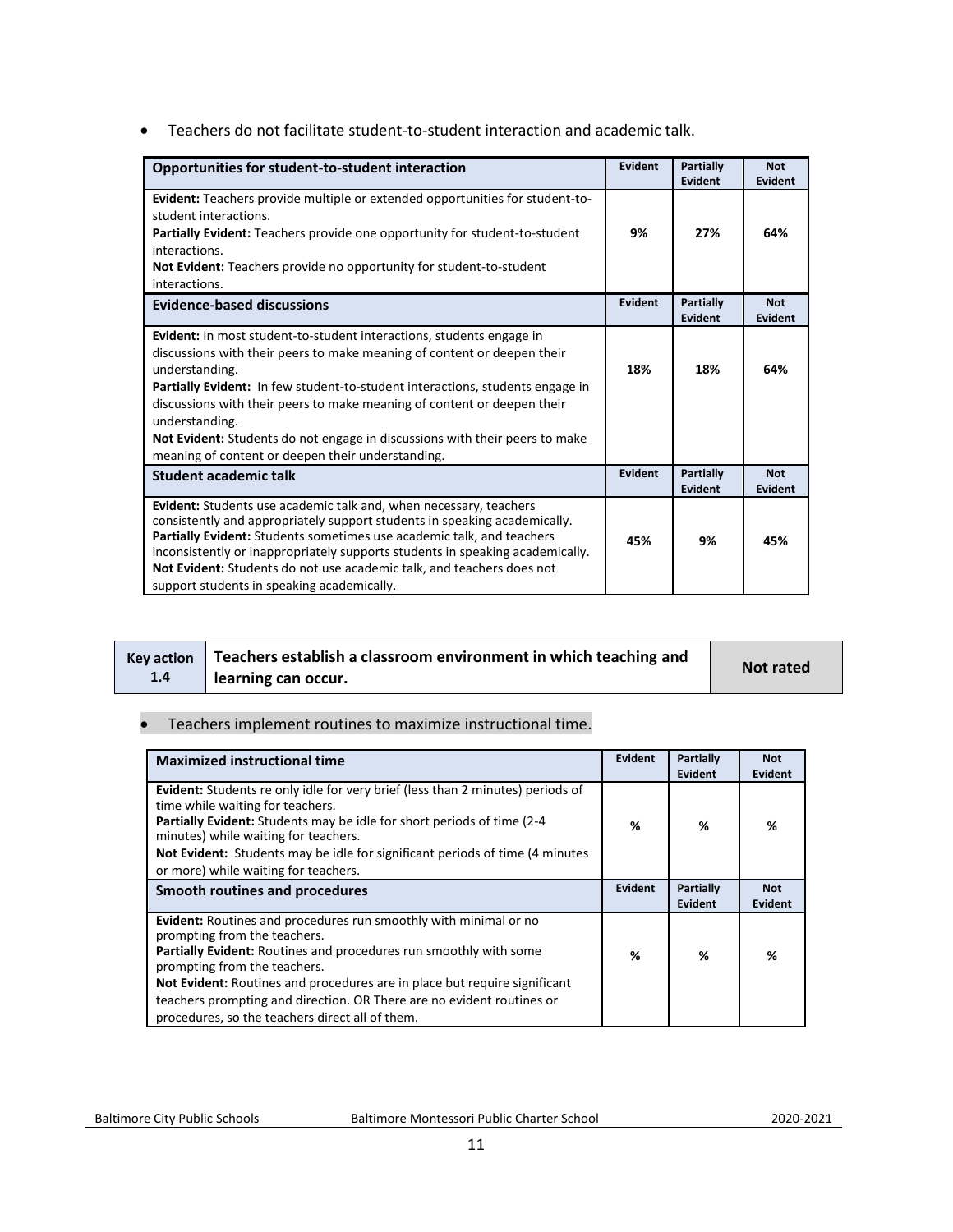#### • Teachers build a positive, learning-focused classroom culture.

| <b>Teacher-to-student interactions</b>                                                                                                                                                                                                                                                                                                                                                    | Evident        | Partially<br>Evident | <b>Not</b><br>Evident |
|-------------------------------------------------------------------------------------------------------------------------------------------------------------------------------------------------------------------------------------------------------------------------------------------------------------------------------------------------------------------------------------------|----------------|----------------------|-----------------------|
| Evident: Teacher interactions with students are positive and respectful.<br>Partially Evident: Some interactions among teachers and students<br>demonstrate a positive rapport and respect while other interactions<br>demonstrate a lack of rapport/respect.<br>Not Evident: Little to no interactions among teachers with students<br>demonstrate a positive rapport/mutual respect.    | %              | %                    | %                     |
| <b>Student-to-teacher interactions</b>                                                                                                                                                                                                                                                                                                                                                    | <b>Evident</b> | Partially<br>Evident | <b>Not</b><br>Evident |
| Evident: Student interactions with teachers are positive and respectful.<br>Partially Evident: Some interactions among students and teachers<br>demonstrate a positive rapport/mutual respect while other interactions<br>demonstrate a lack of rapport/respect.<br>Not Evident: Little to no interactions among students with teachers<br>demonstrate a positive rapport/mutual respect. | %              | %                    | %                     |
| <b>Student-to-student interactions</b>                                                                                                                                                                                                                                                                                                                                                    | Evident        | Partially<br>Evident | <b>Not</b><br>Evident |
| Evident: Student-to-student interactions are positive and respectful.<br><b>Partially Evident:</b> Some interactions among students demonstrate a positive<br>rapport/mutual respect while other interactions demonstrate a lack of<br>rapport/respect.<br>Not Evident: Little to no interactions among students demonstrate a<br>positive rapport/mutual respect.                        | %              | %                    | %                     |

#### • Teachers reinforce positive behavior and redirect off-task or challenging behavior, when needed.

<span id="page-11-0"></span>

| Reinforce positive behavior                                                                                                                                                                                                                                                                                                                                                                                                                                                                                                                                  | Evident | Partially<br>Evident               | <b>Not</b><br>Evident |
|--------------------------------------------------------------------------------------------------------------------------------------------------------------------------------------------------------------------------------------------------------------------------------------------------------------------------------------------------------------------------------------------------------------------------------------------------------------------------------------------------------------------------------------------------------------|---------|------------------------------------|-----------------------|
| Evident: Teachers promote and reinforce positive behavior.<br>Partially Evident: Teachers occasionally acknowledge positive behavior but                                                                                                                                                                                                                                                                                                                                                                                                                     |         |                                    |                       |
| focus more on negative behavior.<br>Not Evident: Teachers primarily focus on negative behavior.                                                                                                                                                                                                                                                                                                                                                                                                                                                              | %       | %                                  | ℅                     |
| <b>On-task behavior</b>                                                                                                                                                                                                                                                                                                                                                                                                                                                                                                                                      | Evident | <b>Partially</b><br><b>Evident</b> | <b>Not</b><br>Evident |
| Evident: Students are on-task and active participants in classwork and<br>discussions.<br><b>Partially Evident:</b> Some students exhibit frequent off-task behavior in the<br>classroom. AND/OR Most students exhibit occasional off-task behavior in                                                                                                                                                                                                                                                                                                       | %       | %                                  | ℅                     |
| the classroom.<br><b>Not Evident:</b> Students exhibit consistent off-task behavior in the classroom.                                                                                                                                                                                                                                                                                                                                                                                                                                                        |         |                                    |                       |
| Time impact of redirection/discipline of off-task behavior                                                                                                                                                                                                                                                                                                                                                                                                                                                                                                   | Evident | Partially<br>Evident               | <b>Not</b><br>Evident |
| Evident: Teachers address behavioral issues (if any) with minimal interruption<br>to instructional time (less than 2 minutes).<br>Partially Evident: Teachers address behavioral issues with some interruption<br>to instructional time (2-4 minutes).<br><b>Not Evident:</b> Teachers address behavioral issues in a manner that does not<br>fully solve the issue causing significant interruption to instructional time (4)<br>minutes or more). OR Teachers does not address behavioral issues, allowing<br>student misbehavior to continue or escalate. | %       | %                                  | %                     |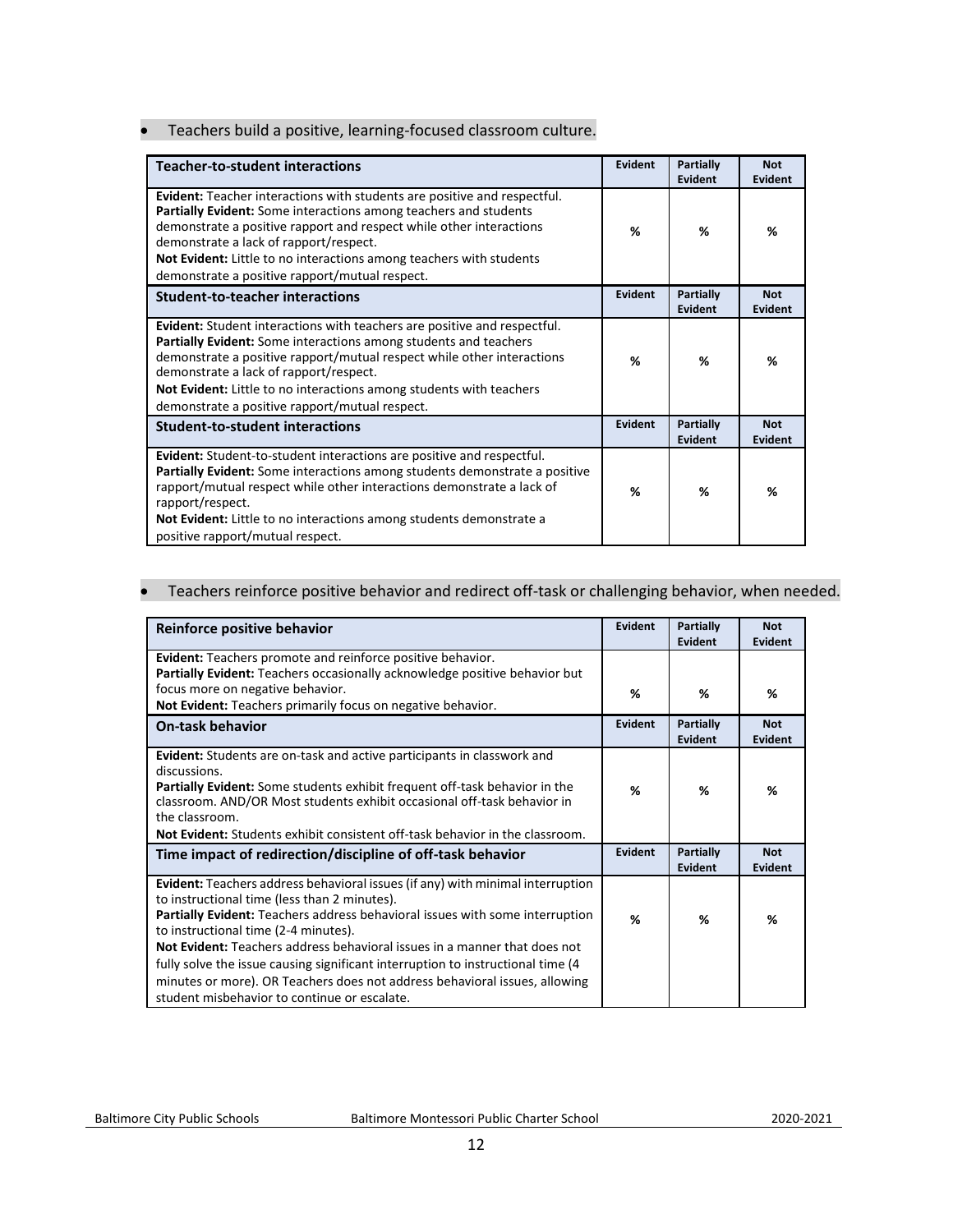#### **Domain 2: Talented People**

| <b>Kev action</b> | The school implements systems to select effective teachers and | Not rated |
|-------------------|----------------------------------------------------------------|-----------|
| 2.1               | staff whose skills and beliefs meet the needs of the school.   |           |

- School leadership has implemented organizational structures for selection and/or placement across staffing positions that addresses student well-being and academic performance.
- School leadership recruits' candidates using multiple stakeholders and measures to assess each candidate's qualifications in alignment with school needs.

|     | Key action $\parallel$ The school develops teacher and staff capacity through | <b>Effective</b> |
|-----|-------------------------------------------------------------------------------|------------------|
| 2.2 | individualized support and professional development.                          |                  |

- School leadership ensures the implementation of an informal mentoring program, when applicable, to support the development of all new teachers and staff and monitors the program's effectiveness. School leadership and teachers reported that early career teachers are supported by coaches, grade level leads and other teachers well versed in the Montessori pedagogy. Teachers shared that all early career teachers are provided with a teacher mentor. However, stakeholder groups did not confirm consistent or regular meetings specifically to support early career teachers. Documents confirming mentor meetings were not provided. Both stakeholder groups shared that early career teachers receive support with lesson planning, classroom management and Montessori certification. Both groups also noted that early career teachers participate in professional development sessions, and weekly coaching sessions for added support. School leadership reported that school leadership monitors the mentoring program by participating in weekly meetings, conversing with grade level leads, meeting with Montessori coaches and informal observations. Teachers confirmed the methods of monitoring the program and added that school leadership provides actionable feedback that improves their practice.
- School leadership uses multiple methods to provide timely support and interventions to struggling teachers and staff as indicated by data and/or informal or formal observations. School leadership and teachers shared that struggling teachers are identified through informal observations and classroom behavior, academic and student attendance data. A review of a January 25, 2021 email to some teachers provided feedback to teachers regarding progress reports. Teachers also shared that teachers are encouraged to reach out to school leadership when they need support. Both stakeholder groups noted that proactive supports include assistance with planning and preparation, additional informal observations, webinars, peer observations and coaching sessions. School leadership reported that there are no teachers on Performance Improvement Plans, but an informal action plan

Baltimore City Public Schools Baltimore Montessori Public Charter School2020-2021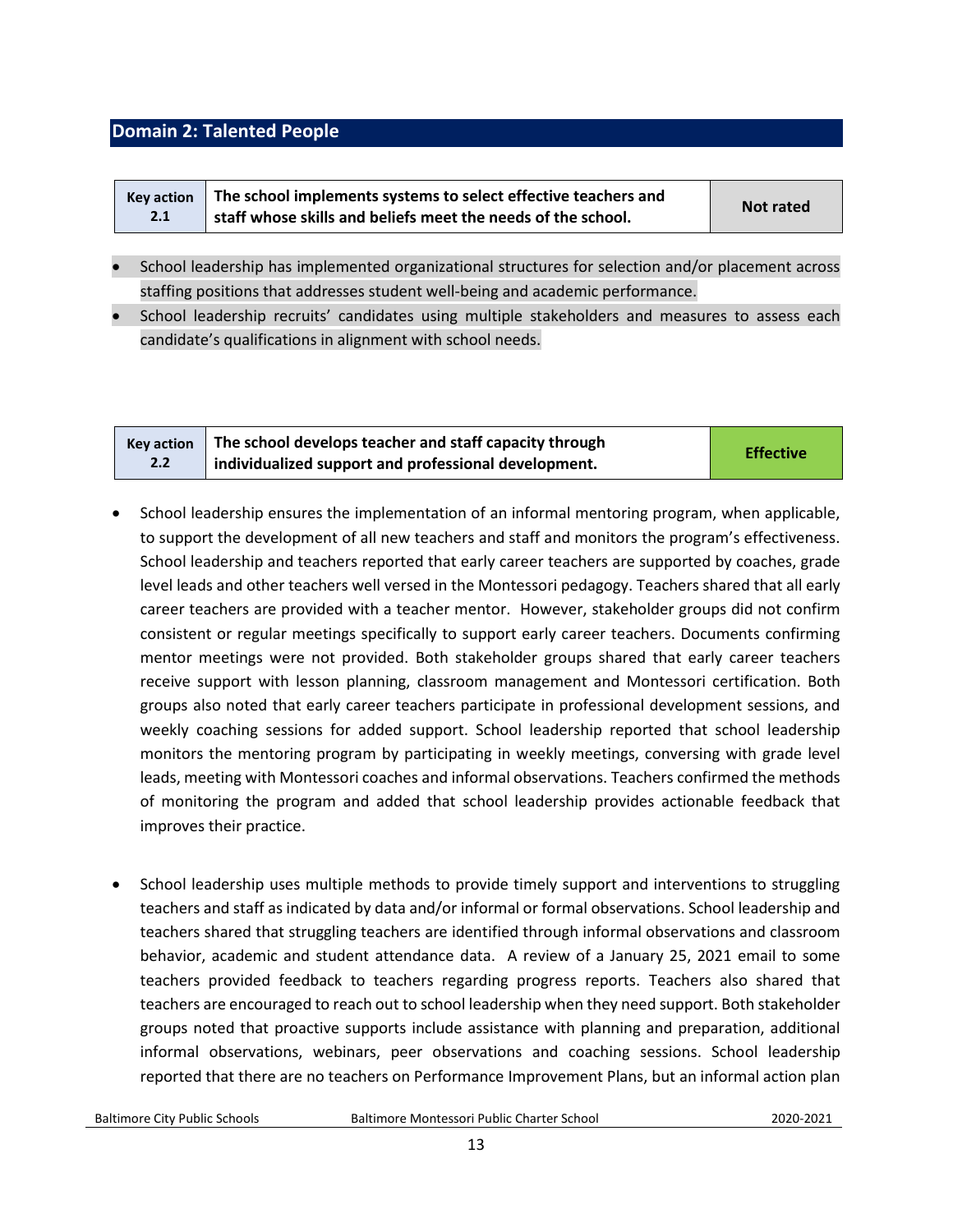has been created to increase engagement and communication with families. A review of documents also confirmed multiple letters of reprimand. A review of an August 27, 2020 letter from the Executive Director to a staff person notes concerns regarding student record keeping. Teachers shared that teachers operate in virtual learning environments more efficiently because of the online resources and coaching provided them.

• School leadership engages all staff in differentiated professional development based on identified needs. School leadership and teachers reported that professional development offerings are informed through trends in student data, informal observations, staff interest, and staff survey results. School leadership shared that the school is focused on better aligning the Montessori pedagogy with district expectations. School leadership reported that the shift required teacher training on student grading, report card development, and curriculum mapping. The operator noted trainings on Wit and Wisdom (ELA curriculum) and the school's reopening plan. Teachers confirmed these training sessions and noted improvements in their practice. All stakeholder groups also mentioned professional development on equity, inclusion, and diversity in partnership with Sage Wellness. A review of the Sage Wellness Group Proposal for Services identifies their objective as "increasing the ability of BMPCS staff members in recognizing behaviors associated with implicit bias and its implications and increase ability to respond in a culturally sensitive and inclusive manner…" School leadership shared that the school participated in an equity audit that revealed inequitable practices. Teachers added that Equity training is provided bi-weekly. School leadership and teachers reported that professional development is differentiated in grade-level team meetings. Teachers noted that Montessori coaching and certification is available for teacher less familiar with the pedagogy. Teachers also shared that teachers can request to attend trainings related to their profession free of charge. A review of the Continuing Learning Contract reveals responsibilities and expectations for teachers seeking sponsorship for Montessori training. Both stakeholder groups noted that the impact of the professional development offerings is monitored through teacher survey results and observations.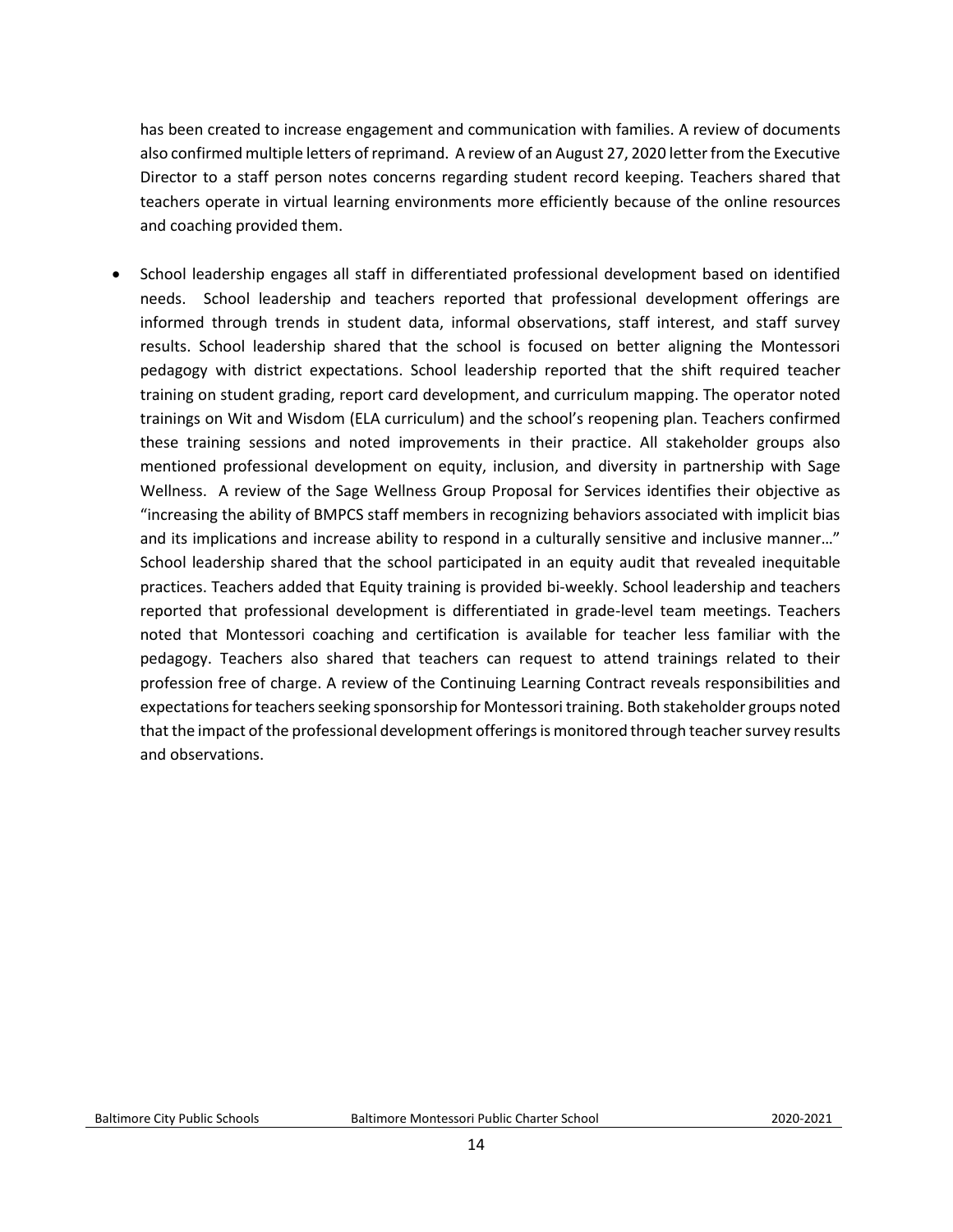#### <span id="page-14-0"></span>**Domain 3: Vision and Engagement**

**Key action 3.1**

**The school has a clear vision and mission that promotes studentcentered, culturally relevant learning that prepares students for future success.** 

**Effective**

- The school community shares a clear understanding of the school's mission and vision, including a clear understanding of initiatives and values, that support high student achievement. School leadership, teachers, students, families, the board, and operator all noted joyful learning, engagement and diversity as key components of the mission and vision. Families added the Montessori pedagogy is also an important part of the mission. Students added compassion and self-control as key elements of the school's mission. School leadership, teachers and students shared that the mission and vision has been posted throughout the building and discussed in morning meetings. School leadership and teachers also noted the mission is communicated through emails and staff meetings. Regarding strategies or initiatives aligned to the school's mission and vision, teachers, the board, and operator noted Peace Day. Students confirmed Peace Day and noted this as an opportunity to celebrate peace through songs and the creation of flags and peace signs. School leadership, teachers and families mentioned the Green Team which promotes healthy eating. School leadership also noted that students develop businesses where they create and sell products. Teachers shared that the mission and vision manifest in monthly core values such as kindness and responsibility. A review of the Distance Learning Plan identifies the following: The vision of Baltimore Montessori Public Charter School (BMPCS) is to nurture a love of learning in a small, family-like environment by providing an extraordinary and proven Montessori public school experience for families living in Baltimore City. Our mission is to build a diverse and respectful community of joyfully engaged learners by providing a holistic Montessori environment that supports individual fulfillment, compassion, self-discipline, lifelong learning and a deep awareness of our responsibility to contribute meaningfully to our world.
- School leadership ensures that the school's programs are culturally relevant and incorporate skills for  $21<sup>st</sup>$  century success. School leadership, teachers, student, families, and the operator reported that the school prepares students for the future through exposure to real-life applications of their learning. School leadership noted the importance of providing hands-on learning opportunities and finding multiple ways for students to solve problems. Teachers shared that students participate in studentled activities such as planning events, managing work plans, and advocating for themselves. Regarding opportunities for collaboration, critical thinking and problem solving, school leadership, teachers, students, and families reported that students work in groups to develop research projects. Students added examples stating that students collaborated on projects related to Native Americans, science biomes, and volcanos. A review of the Planning EPIC Project reveals guidance for developing projects. Teachers also added, and lesson plans confirm, that students participate in Socratic seminars which encourages critical thinking. School leadership noted that classes contain multiple grades levels which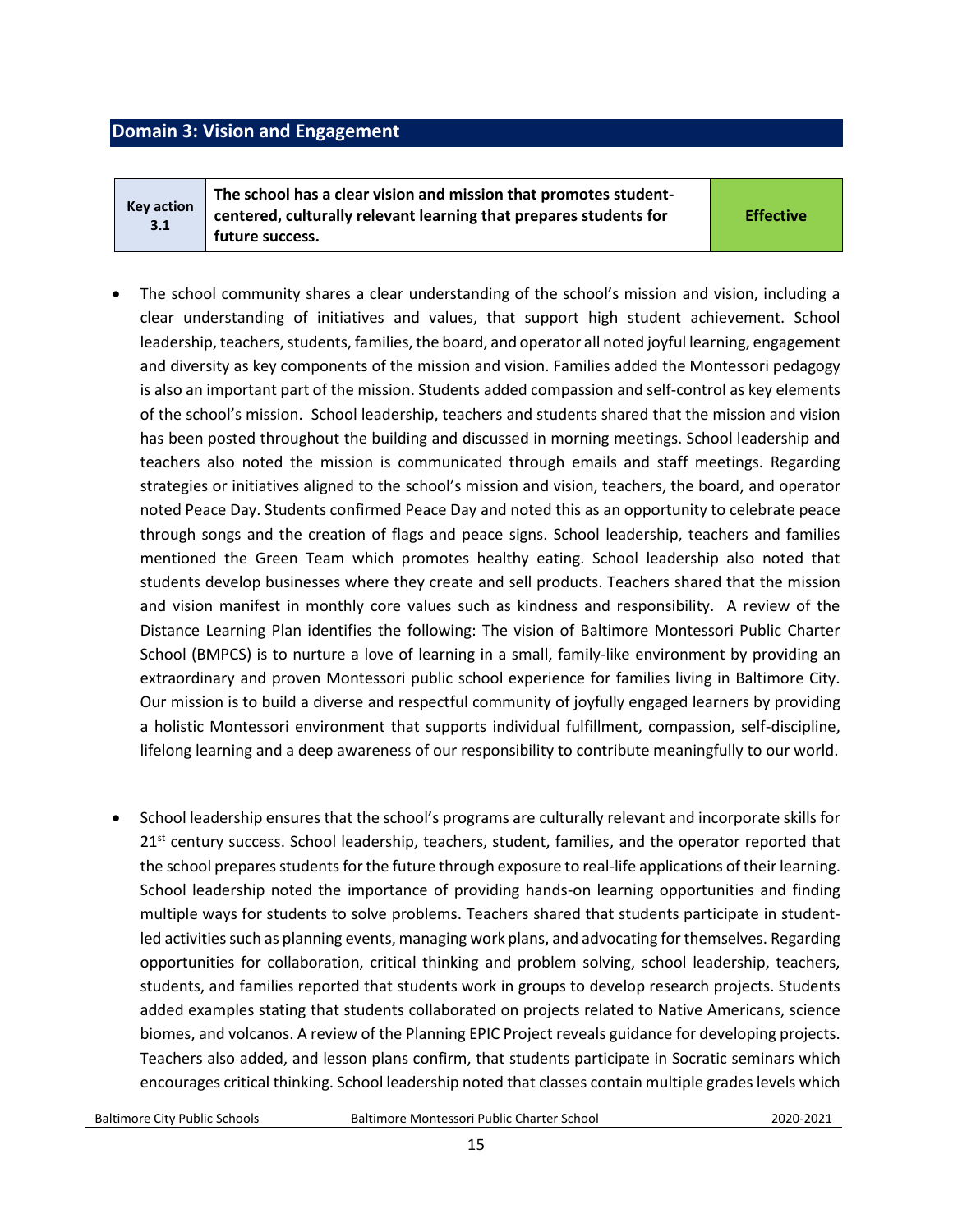promotes collaboration and leadership. As it relates to access to digital literacy, school leadership and teachers shared that students have access to laptops and online resources. A review of the student device distribution spreadsheet confirms the allocation of technology. Both stakeholder groups reported that technology classes are available where students can learn more about typing, coding and research strategies. The operator added that students participated in virtual tours and created videos. When asked how students are exposed to a variety of cultures, school leadership, teachers, parents, students and the operator mentioned UN (or United Nations) Day where cultures from around the world are celebrated through dress, food, and student performances. Students noted that the school celebrates Black History Month (learned about Rosa Parks) and Women's History Month (learned about Susan B. Anthony). Moreover, students shared that students learned about religions such as Islam and Judaism. School leadership confirmed discussions on religion and highlighted holiday celebrations and restorative practices. Teachers and families noted the work toward equity and diversity. Finally, all stakeholder groups reported that their culture is honored. School leadership and teachers mentioned discussions on culture, race, religion, and sexual orientation during community meetings. Students confirmed conversations on race and religion and noted that members of the LGBTQ community are welcomed at the school. Families shared that school leadership is more intentional in honoring the cultures of African-Americans. Families also noted that parents serve on the board's Culture of Excellence Committee which support equity, diversity, and inclusion.

|     | $\kappa$ Key action $\ \tau\ $ The school cultivates and sustains open communication and | <b>Highly Effective</b> |
|-----|------------------------------------------------------------------------------------------|-------------------------|
| 3.2 | $\frac{1}{2}$ decision-making opportunities with families and the community.             |                         |

• The school implements systems to build strong relationships with families and garners feedback in order to make schoolwide decisions. All stakeholder groups reported that the school hosts Coffee and Conversation morning and afternoon sessions every Tuesday and Thursday. A review of January 15, 2021 communications regarding Coffee and Conversation confirms these weekly offerings. School leadership added that the sessions allow for families to ask questions and provide feedback on topics such as school budget, technology, and the re-opening plan. A review of the FY22 Budget Input Family Survey reveals art and middle school support as priorities. School leadership, teachers and the operator reported the school has resources such as a food pantry (Maryland Food Bank), distribution of clothes and school supplies, and financial assistance for families in need. Families reported there are family events such as International Day, Legacy Day and a fundraising gala. A review of emails confirms Legacy and Distribution Days. Teachers shared that the school developed a "Welcome Back to School" video, offered a virtual cookbook for Thanksgiving, and hosted virtual literacy events to help engage families in the school. Regarding communication, all stakeholder groups noted methods such as school and class-specific newsletters, email, parent portal, letters, text messages, phone calls and social media. School leadership teachers, families and the operator shared that phone calls,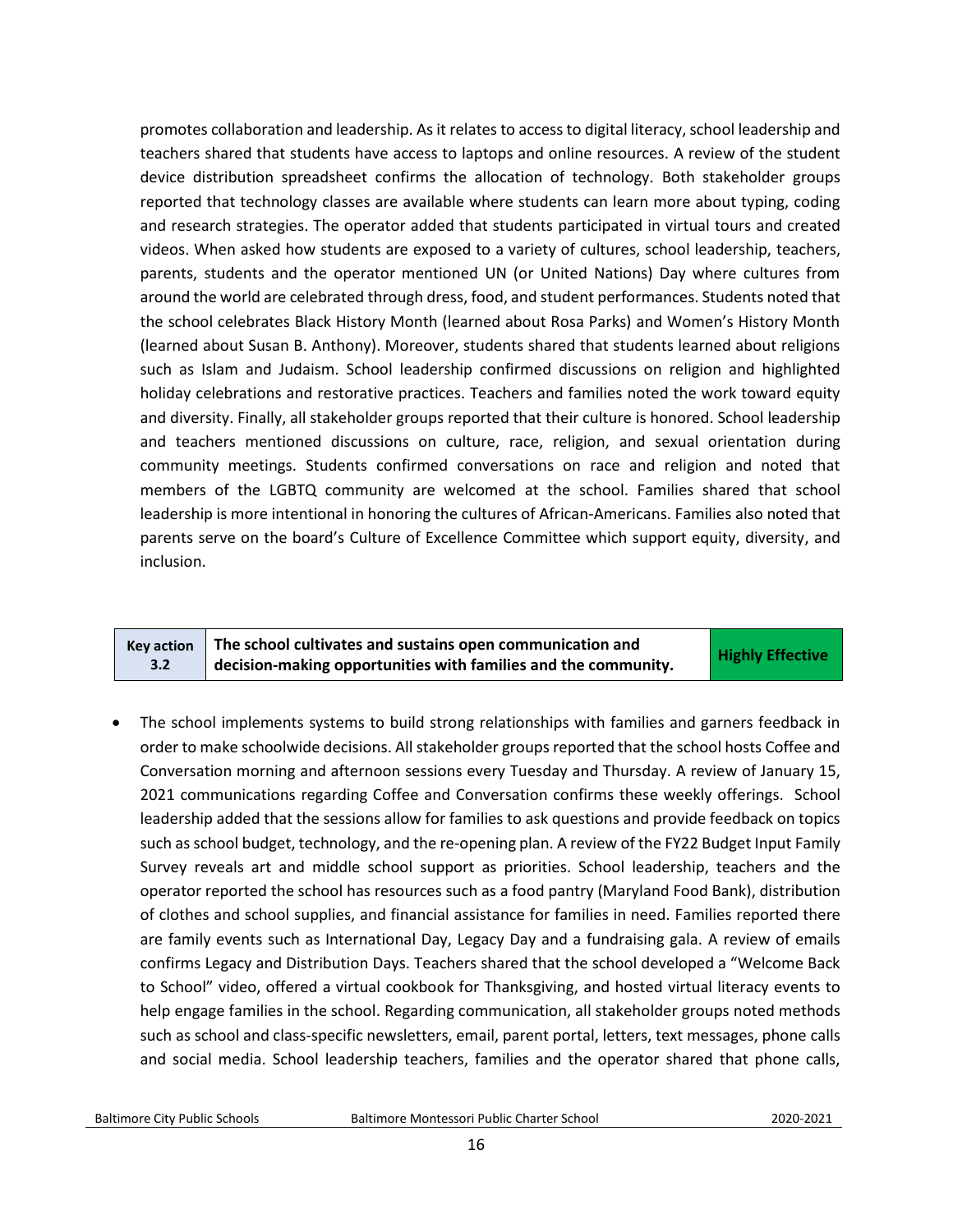translation and home visits were conducted to engage harder to reach families. All stakeholder groups shared families provide input on school-wide decisions through surveys and participation on committees. School leadership added that families were surveyed on the school budget, programming, safety, academic scheduling, needs for distance learning, and school re-opening. Further, school leadership and the operator noted that family feedback prompted the school to adjust its Wednesday schedule, connect with OpenWorks to provide home desks for students, and initiate a food pantry at the school. Finally, families added that the school is like a family where everyone cares.

• The school builds strong relationships with community stakeholders and leverages resources to meet the needs of students and the school. School leadership reported that the school has developed partnership criteria to determine which partners are a good fit for the school, such as impact to student growth, longevity of the partner's programming, and alignment with the school's mission and vision. School leadership, teachers and the operator mentioned school partnerships with Maryland Food Bank (community food pantry), Sage Wellness (equity and diversity), Brown Memorial Baptist Church (tutoring), Johns Hopkins University (tutoring), and Family Tree (family workshops). Families confirmed the tutoring supports and family workshops and also noted BIKE (teaching bike repair), BGE (safety classes) and Baltimore Museum of Industry (donated resources). The operator mentioned Enoch Pratt Library (monthly literacy workshops), Outward Bound (outdoor team work activities), Great Kids Farm (science kits) and Diverse Charter School Coalition (a collaborative to prevent biases hiring practices) as additional partners. School leadership reported that community stakeholders can provide feedback through meetings and surveys. Finally, a review of the school's partnership list confirms many of these partnerships.

| Key action<br>3.3 | The climate and culture of the school creates a welcoming learning<br>environment that meets the academic, social, and emotional needs<br>of each student. | <b>Not rated</b> |
|-------------------|------------------------------------------------------------------------------------------------------------------------------------------------------------|------------------|
|-------------------|------------------------------------------------------------------------------------------------------------------------------------------------------------|------------------|

- The school implements and monitors school protocols that create an environment where students, staff, and families feel welcome and safe.
- The school develops proactive systems that support individual students' social, emotional, and socioeconomic needs.
- School leadership establishes consistent structures to recognize and celebrate student achievement.
- School leadership establishes consistent structures that demonstrate value and recognition of staff.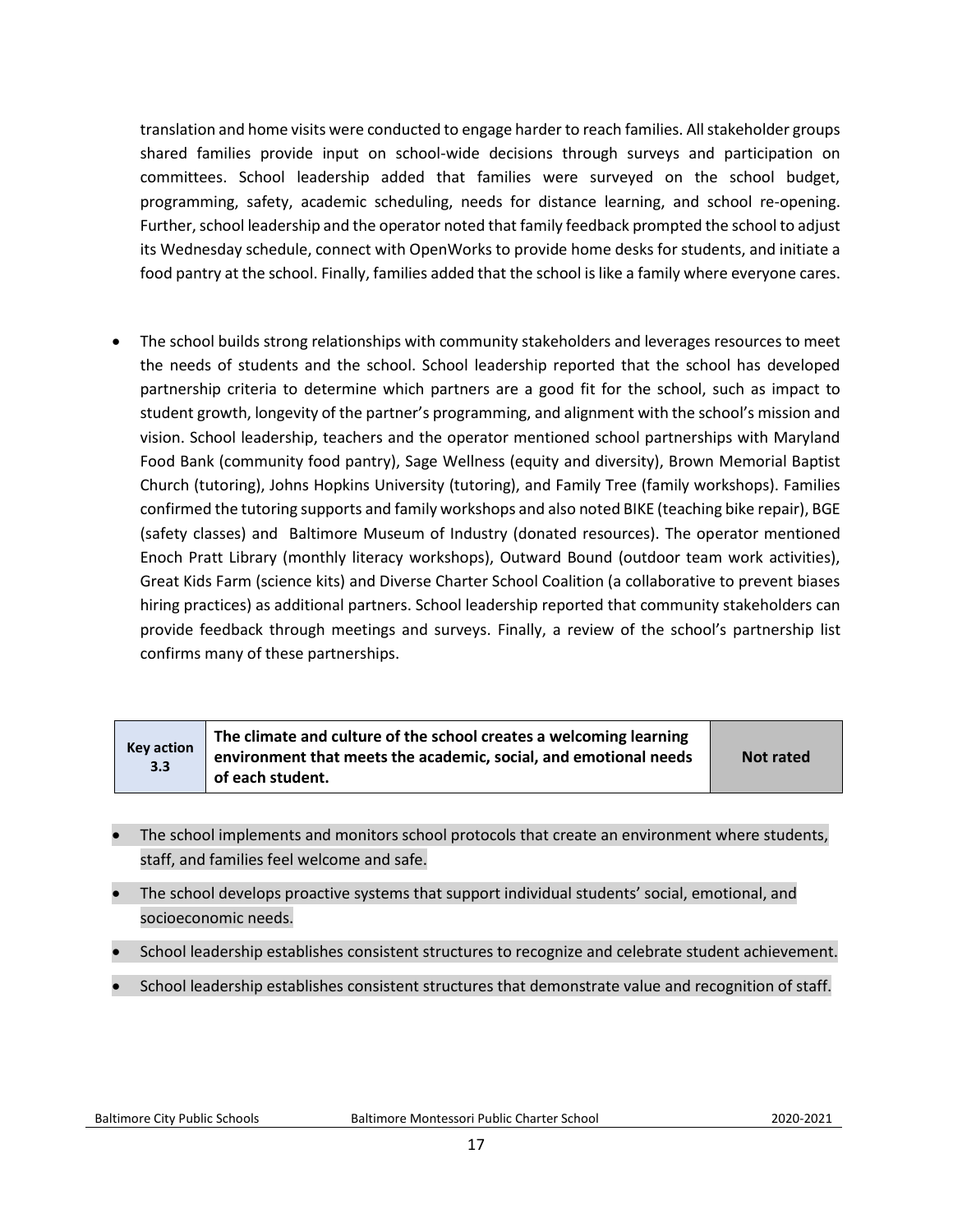## <span id="page-17-0"></span>**Domain 4: Strategic and Professional Management**

|     | Key action $\parallel$ The school establishes clear goals for student achievement and | <b>Developing</b> |
|-----|---------------------------------------------------------------------------------------|-------------------|
| 4.1 | tracks progress toward goals.                                                         |                   |

• School leadership collaborates with teachers to establish and communicate goals for the improvement of student learning and strategies aligned to the goals. However, it is unclear how goals are measured this year. School leadership, teachers, and the operator reported schoolwide goals as (1) 80% of kindergarten students will read on grade level; (2) 80% of 3<sup>rd</sup> grade students will read on grade level; (3) students in grades 3-8 will increase their proficiency in reading and mathematics by 5%. These metrics are confirmed in the Operator's Executive Report to the board. All stakeholder groups reported that these schoolwide metrics were created a year or so ago based on MAP and Amplify assessment results. School leadership and teachers reported a need to shift measures because of the moratorium on MAP assessments and the difficulty of determining the validity of Amplify data in a virtual environment. School leadership, some teachers and the operator noted that Freckle and teacher-created materials would replace MAP and Amplify assessment during this year of virtual learning. However, some teachers mentioned other assessments such as Eureka Math, Engage NY and PARCC related questions. The operator added Freckle will temporarily be used for in-person learning and informal observations. School leadership reported the use of the Raising-A-Reader program and literary circles to support the literacy goal. School leadership also noted a focus on mathematic vocabulary to address schoolwide math goals. The operator and teachers reported additional strategies that support literacy such as the use of Fountas and Pinnell, Fundations, the KaHoot Club and a Reading Specialist. A review of the school's Distance learning Plan confirms the use of programs such as Fountas and Pinnell, Wilson Foundation and Freckle. Moreover, both stakeholder groups confirmed school leadership's focus on mathematical vocabulary and added math word problems and calculations are also focus areas. Lastly, all stakeholder groups mentioned strategies that support both literacy and mathematics such as afterschool interventions and small group instruction. The operator reported there is a 90% student attendance goal while in the virtual setting. While some teachers confirmed the attendance goal, they did not identify a specific percentage. The operator and teachers did highlight strategies that support schoolwide attendance such as phone calls to families, resolving technology/connectivity issues, developing attendance trackers, and increasing supports for homeless families. Students and families were unable to recall any schoolwide goals. Some teachers reported that they know their grade-level goals, but not schoolwide goals although schoolwide goals were shared with them. Regarding disaggregated sub-groups, stakeholder groups confirmed that there is not a specific schoolwide goal targeting sub-populations. However, all stakeholder groups noted the continued work toward equity which is confirmed in multiple Sage Wellness documents. School leadership reported strategies to address the disproportionate number of students of color who are referred for disciplinary actions or sent to the reflection room. Families noted that parents serve on the Parent Equity Committee and the Culture of Excellence Committee.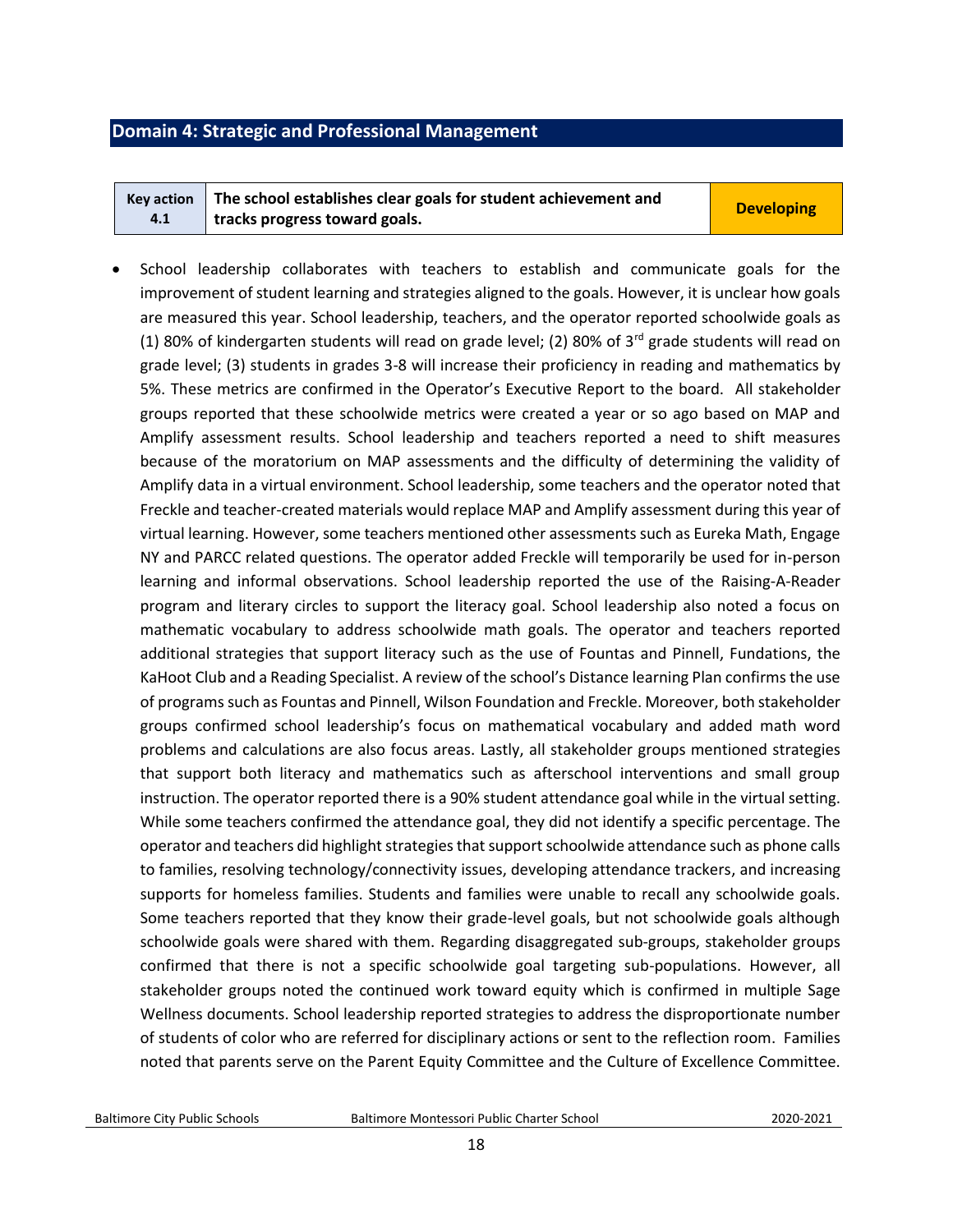The operator confirmed the lack of an equity goal but highlighted the school's collaboration with the equity consultant. Regarding the development of schoolwide goals, school leadership, teachers and the operator reported that goals were established by reviewing climate and academic data, consulting the Culture of Excellence Committee, and gathering input from teachers. Teachers reported that schoolwide data was discussed in schoolwide staff meetings. Teachers also confirmed that teachers were provided opportunities to provide feedback on curricula and instructional strategies. School leadership, teachers and the operator noted that information about schoolwide goals was communicated through school newsletters, team meetings, and in the school's strategic plan. Finally, families reported receiving information on individual student performance goals, but did not confirm learning about goals for the school.

• School leadership and all staff participate in regular analysis of data and instructional practices to monitor progress, revisiting and adjusting action plans as needed. School leadership and teachers reported that the school monitors progress towards schoolwide goals through data charts, assessment results, and data teams. The operator confirmed the data teams and noted that data teams pose questions to determine next steps. School leadership reported that teachers analyze data during weekly level meetings. Teachers confirmed the grade level meetings where data points such as engagement trackers, student attendance, and report cards are used to determine the appropriate intervention. However, it is unclear if teachers are reviewing data specific to their levels or analyzing data to determine the school's progression toward its established schoolwide goals. School leadership and teachers reported that progress toward goals is communicated via data charts, staff meeting updates, Wednesday professional development sessions, and data team meetings. Regarding adjustments to goals and strategies, school leadership noted that adjustments are made in grade level meetings. Teachers confirmed that teachers look at trends and adjust accordingly. Some teachers provided an example where teachers adjusted their planning to address a trend that suggested students needed more support with mathematical calculation. It is unclear how this shift toward mathematical calculation in a grade level meeting supports progress in the overall schoolwide mathematics goal

| <b>Key action</b><br>4.2 | School leadership allocates and deploys the resources of time,<br>human capital, and funding to address the priority growth goals for<br>student achievement. | <b>Effective</b> |
|--------------------------|---------------------------------------------------------------------------------------------------------------------------------------------------------------|------------------|
|--------------------------|---------------------------------------------------------------------------------------------------------------------------------------------------------------|------------------|

• Budget distributions and resource allocations are aligned to school goals and priorities that support equitable learning environments. School leadership and teachers reported reviewing data to determine appropriate resources. School leadership noted a need to change curricula which required the purchase of programs such as Wit and Wisdom, IQWST and Fundations. Teachers reported a need for reading comprehension and phonemic awareness resources and noted the purchase of Fountas

Baltimore City Public Schools Baltimore Montessori Public Charter School2020-2021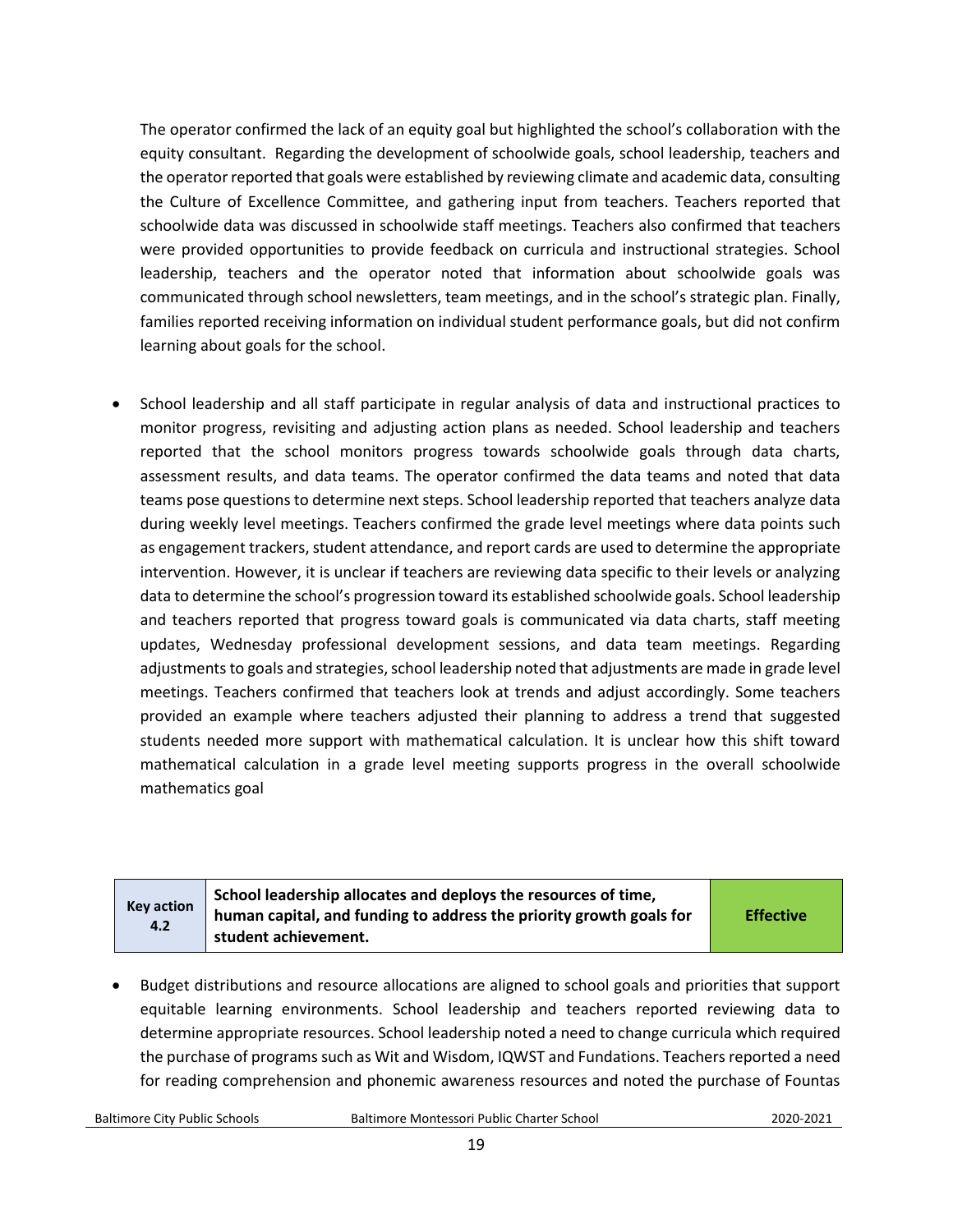and Pinnell and Freckle. A review of an email regarding Fountas and Pinnell confirms the recent purchase. School leadership mentioned that these curricula resources made it easier for planning and skill continuity. Both teachers and school leadership also noted the purchase of technology such as laptops, interactive screens, hotspots, and headphones. A review of the Copy of Loaner Laptops for Home document confirms the distribution of technology. Teachers reported an increase in student engagement once students had access to technology. Teachers, the operator, and families also noted additional staff were hired this year such as an Educational Associate who supports data analysis. Regarding inequities, school leadership and teachers reported its partnership with Sage Wellness who facilitates professional development on equity. Students and most family members did not articulate any budgetary inequities. Moreover, families reported that the school finds a way to get what it needs for students. Teachers shared that providing students with technology in a virtual environment was equitable. School leadership, teachers, families, students, and the operator shared that staff and families were afforded opportunities through meetings and surveys to provide feedback on the school budget. A review of staff survey results for FY22 identified conscious discipline, mindfulness, and restorative practices as priority areas. Families shared that the survey asked them to rank priorities on items such as support staff, academic programming, and capital improvements. Lastly, most stakeholder groups addressed necessary adjustments the school has made per a virtual environment such as increased technology, student academic supplies, and personal protection equipment.

• School leadership leverages staff in key roles in support of school-wide goals. School leadership, teachers and the operator reported that teachers serve as team level leads and Instructional Leadership Team members. The operator noted that providing opportunities to lead levels streamlines communication and empowers teachers. School leadership added that teachers lead some intervention programs. All stakeholder groups shared that teachers participate on school committees such as Peace, Equity, Green, Wellness, Data and Engagement. A review of the Committee Overview document confirms these committees and provides details on their purpose, expectations, and meeting frequency. School leadership reported that a teacher's ability to work with stakeholder groups, demonstrate strong best practices, think creatively, and move student data are identifying qualities for leadership roles. Teachers noted that school leadership reviews Individual Development Plans, consider background and talents, and ask teachers how they can contribute. The operator added the importance of personal and organizational skills when leveraging teachers and staff in leadership roles. School leadership and teachers reported that school leadership maintains oversight by attending committee meetings and reviewing online team meeting agendas and meeting notes. Moreover, both stakeholder groups mentioned that team level leads are a part of the Leadership Team and share information directly with school leadership.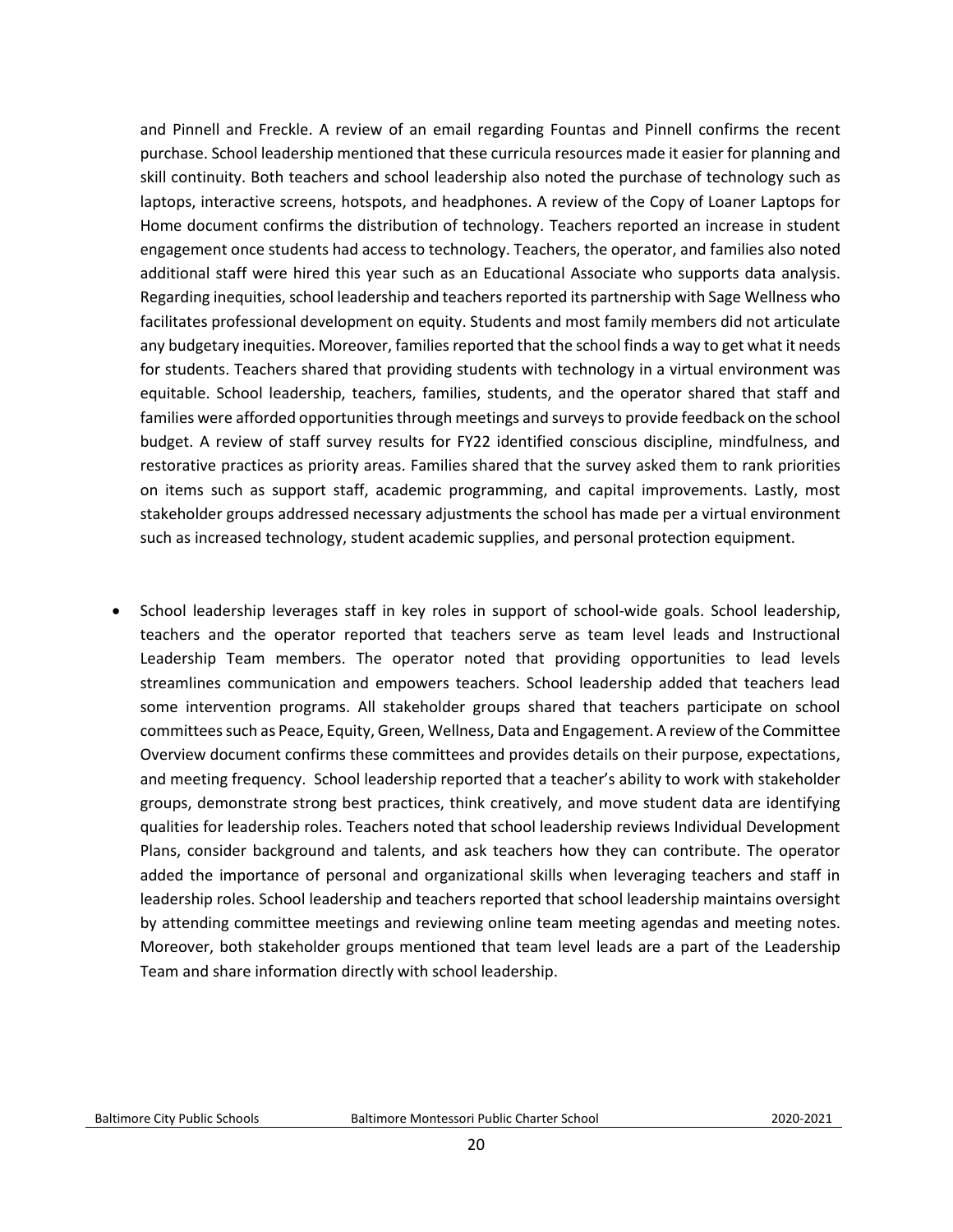• School leadership leverages common staff time to focus on professional learning and collaboration in support of student achievement. School leadership and teachers reported that teachers collaborate during weekly team level meetings where topics such as identifying student needs, grading strategies, and best practices are discussed. A review of CH (Children's House) Team meeting notes highlights topics such as the re-opening plan, renewal, student projects and the data intervention plan. Teachers added that committee work involves collaboration in support of student achievement. School leadership confirmed teacher committees and noted that teachers have common planning time and participate in weekly staff meetings. Teachers added there are also bi-monthly professional development sessions where topics such as equity is discussed. School leadership and teachers reported that school leadership maintains oversight of teacher collaboration through reviewing meeting documentation and attending meetings.

|     | Key action $\parallel$ School's board of trustees (or operator) provides competent | <b>Effective</b> |
|-----|------------------------------------------------------------------------------------|------------------|
| 4.3 | stewardship and oversight of the school.                                           |                  |

• The governing board and operator maintain essential knowledge of the school and provides some oversight of the academic program. School leadership reported weekly meetings with the operator to discuss topics such as the school's budget, teachers, and materials. School leadership added that the board meets with school leadership and the operator during monthly board meetings where they discuss dashboard items and compare student assessment data. A review of the March 2021 Principal's Report highlights topics such as staff retention and new staff, the state of the school's academic program, supports for families, assessment data, and staff supports. School leadership, the board and the operator reported that the Culture of Excellence Committee (a board sub-committee), participates in the equity work, establishes relationships, and reports information to the board. School leadership also shared that board members volunteer and provide resources for school activities. Regarding established schoolwide goals, the operator reported that the board plays a consultative role in goal development. The board noted that schoolwide goals are drafted by school leadership and the operator, discussed with the executive committee, and then shared with the full board. The board mentioned that schoolwide goals are discussed at the beginning and end of the school year. The board could also confirm some schoolwide goals such as 80% of kindergarten students reading at grade level; and students demonstrating a 5% increase in math and reading as measured by NWEA which is reiterated in the school's Strategic Plan. However, most stakeholder groups noted that the school is not using NWEA/MAP this year, as those assessments are not available. It is unclear if the board is aware that the assessments have changed. Regarding board priorities, school leadership reported similarities between school and board priorities such as retaining and diversifying staff, preparing students for citywide high schools and improving student proficiency in reading and mathematics by 5%. The board confirmed the priority on diverse staffing and equity (through its Culture of Excellence Committee) and added upgrading the school facilities. School leadership, the board and the operator reported that the board is made aware of academic success through principal,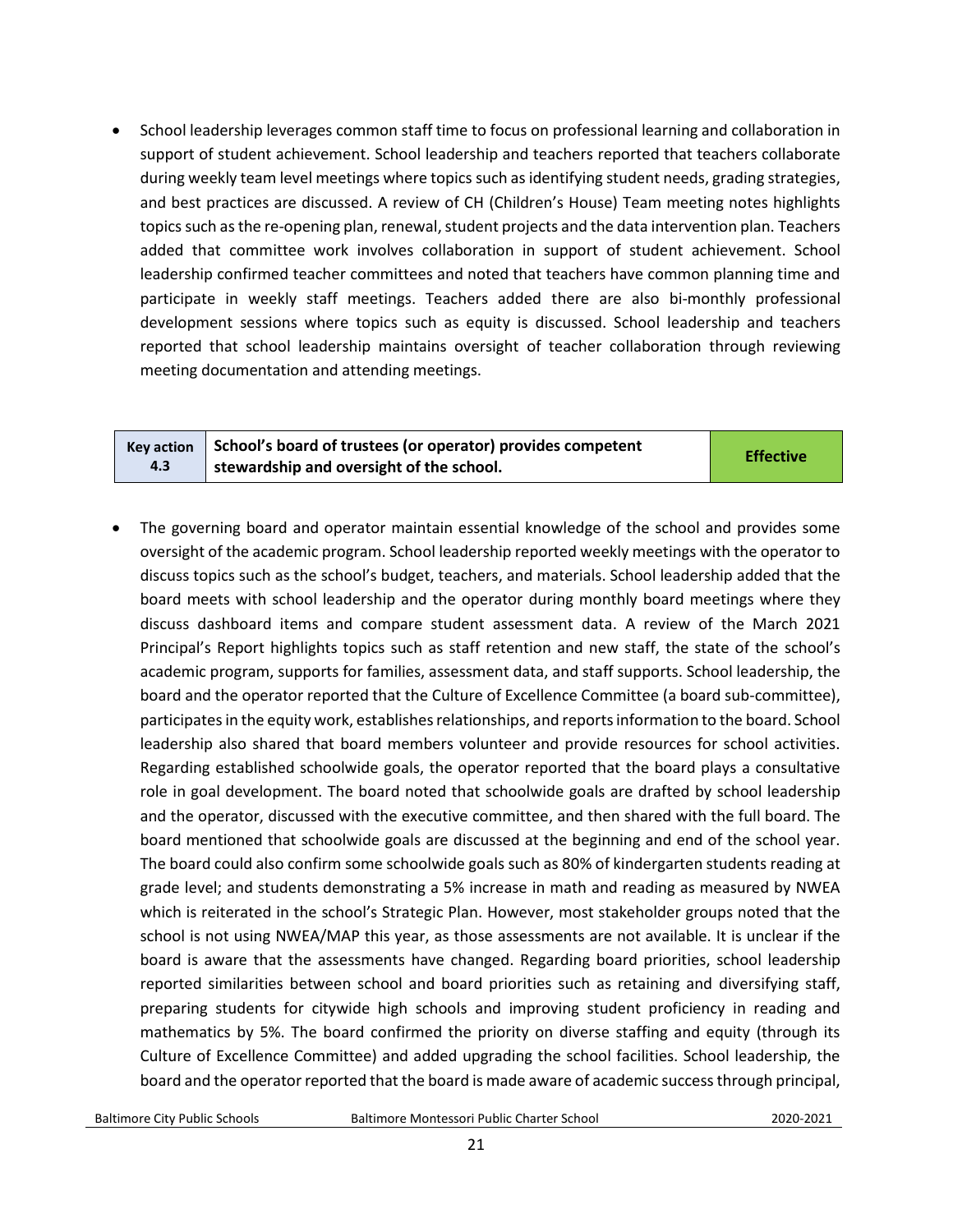operator, and Culture of Excellence reports outs. School leadership, the operator and the board reported that the board uses data to make decisions regarding teacher retention/hiring, materials and programming, finances and resolving inequities. All three stakeholders reported operating according to their charter by developing an annual strategic plan, reviewing the school dashboard which is reflective of contractual obligations, establishing a School Performance Plan and meeting with the school's assigned district ILED (Instructional Leadership Executive Director). A review of the Board Accountability Dashboard reveals indicators such as ELA and mathematic proficiency, student retention.

- The governing board and operator provide financial oversight by monitoring the school's financial records and ensuring that the school remains fiscally viable. School leadership, the operator and the board reported that school leadership hosts annual community budget meetings and assessesteacher needs and family priorities through budget surveys. All stakeholder groups shared that school leadership considers data and feedback when discussing the budget with the operator. The board shared that the operator meets with the finance committee to develop a draft budget which is sent to the executive committee, and ultimately the full board for approval. The board noted financial goals such as financing the building and bridging the gap between per pupil allocations and the actual budget. Continuing, the board shared that it does not overspend reserves and accrues a small surplus annually. The operator shared the organization maintains adequate class reserves (3-6 months) and has a healthy debt ratio per loan requirements. School leadership, the board and the operate reported that financial oversight is managed by the finance committee through monthly financial reports which include projections, cash on hand, and earnings. A review of the Board Accountability Dashboard confirms financial indicators such as cash on hand, debt ratio, and board and private fundraising contributions. School leadership also noted they have annual audits. The organizations FY20 audit was provided for review. Moreover, school leadership reported financial safeguards such as changing the number of account signers, designating personnel to submit budget amendments, and providing explanations and receiving approval before spending. All three stakeholder groups identified additional funds have been received from grants from state and federal agencies and donations from individuals. A review of the Development Summary confirms support from private donors and grants from sources such as Maryland Department of Education, Title I and CARES. The operator and the board highlighted a member of staff who works to secure grants. Regarding fundraising, all stakeholders noted there is also an annual Gala to raise money for the school.
- The governing board and operator maintain effective governance practices to ensure organizational viability, including the systemic selection and oversight of the school leader. School leadership, the board and the operator reported that the board is comprised of committees such as executive, culture of excellence, finance, facility, and community engagement (COE). All stakeholder groups reported that committees meet monthly and the full board convenes quarterly. The stakeholder groups noted committee accomplishments such as equity and relationship building (culture of excellence), purchasing technology and hiring IT staff (finance), and monitoring school operations (policy). A

Baltimore City Public Schools Baltimore Montessori Public Charter School2020-2021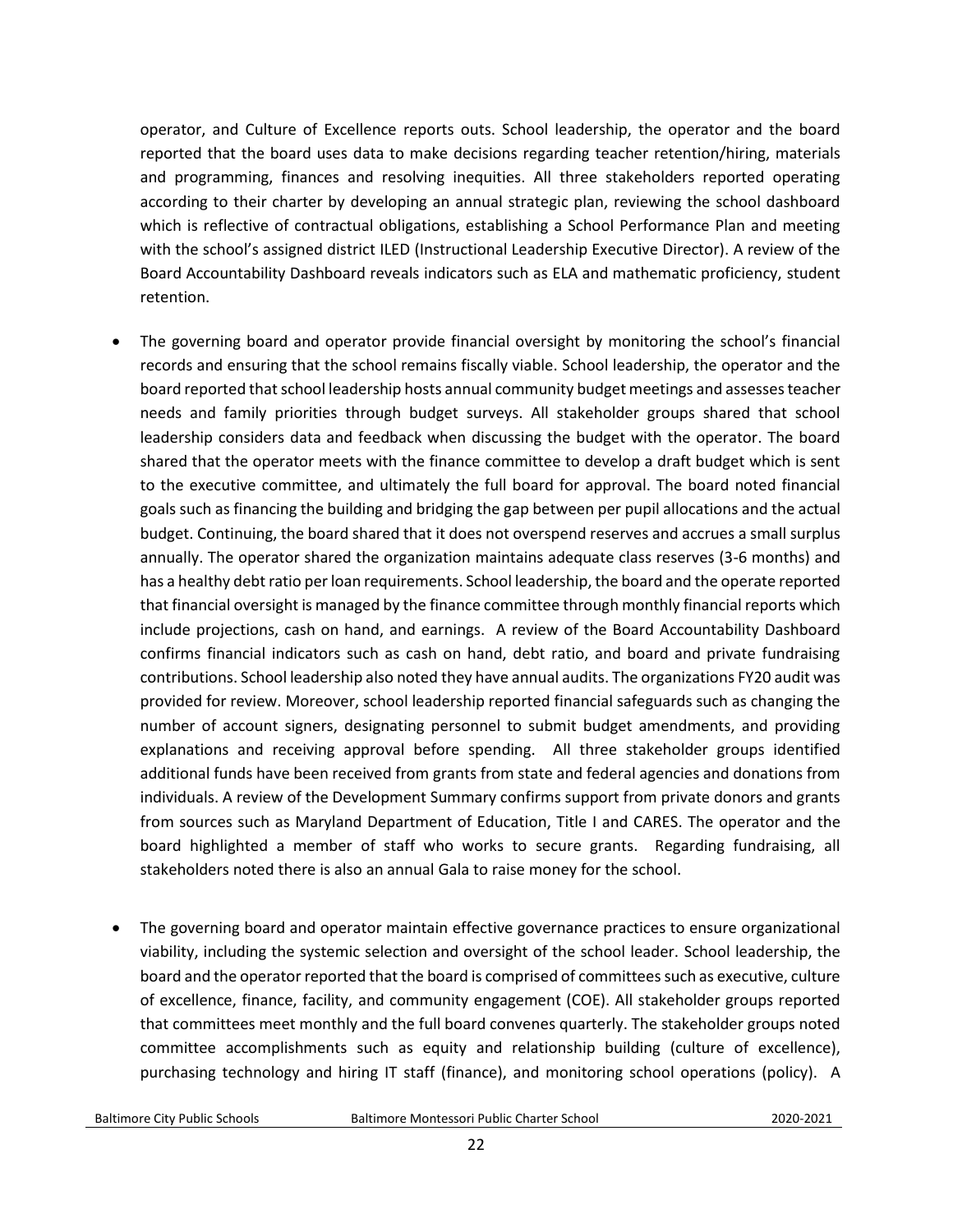review of the December 2020 Board Meeting agenda confirms committees and updates related to equity work, finance, and development. Regarding strategic planning, school leadership, the board and operator reported that the board discusses dashboard metrics, which are aligned with the strategic plan, monthly. The operator noted a focus on sustainability, recruitment of diverse candidates, and leadership opportunities. Moreover, the operator mentioned examining the organization's vision for the next ten years. As it relates to professional development, stakeholder groups noted school budget training, Montessori administrative courses, and supports from the Maryland Charter Alliance. When asked about the process for board recruitment, school leadership stated that it is important for candidates to support the school's mission. The operator added that the board considers the expertise it has and what it needs. The board shared that the board reaches out internally and externally, interviews, and votes. School leadership added that three community members were recently voted in as board members and parents were added to board committees. A review of the March 2021 Board Meeting agenda notes recommendation/votes for a new treasurer. Regarding the systemic selection and oversight of the school leader, school leadership, the board, and operator reported the current school leader served the school previously as assistant principal. The current school leader was among other internal and external candidates who participated in interviews with teachers and staff, and subsequently interviewed with students and families. The board added that current leader was identified as principal because of her qualifications and intimate knowledge of the school. As for the evaluation of the principal, all stakeholder groups reported that the principal is evaluated through the district's evaluation system. A review of the principal's Mid-Year evaluation was provided for review. The operator added that goals are established in the fall. The operator also noted that the operator meets with school leadership weekly for coaching and other supports. School leadership added that the operator provides feedback for the evaluation. The board and operator noted that goals for the operator were established last year and align with the school's strategic plan. The operator added that progress towards goals is monitored monthly and evaluated quarterly by the executive committee. A review of Board Meeting minutes confirms the operator reports to the board. The operator and the board added that the operator receives on official evaluation at the end of the fiscal year.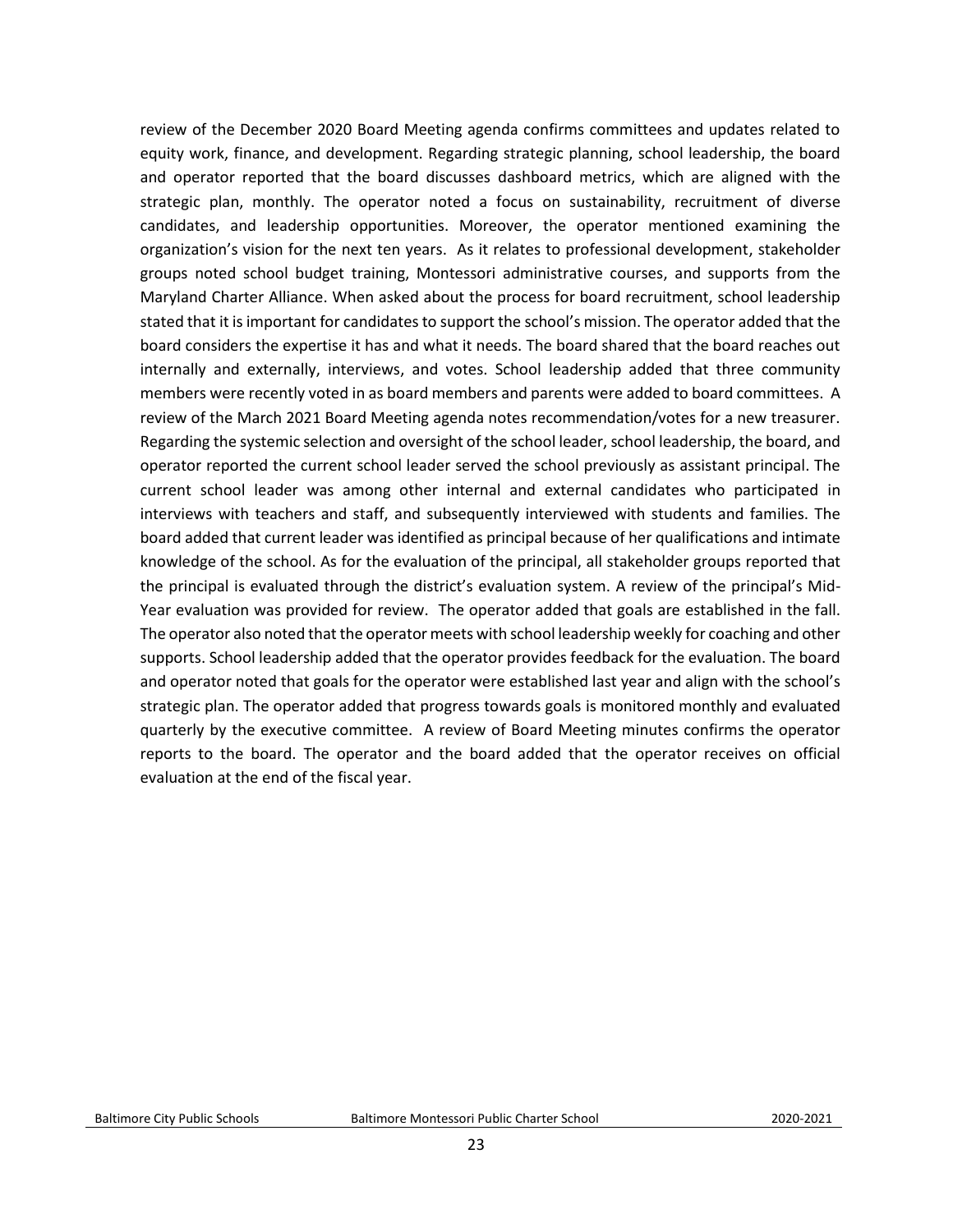# <span id="page-23-0"></span>APPENDIX A: SCHOOL REPORT COMMENTS

**Domain 1: Highly Effective Instruction** None

# **Domain 2: Talented People**

None

**Domain 3: Vision and Engagement** None

**Domain 4: Strategic and Professional Management** None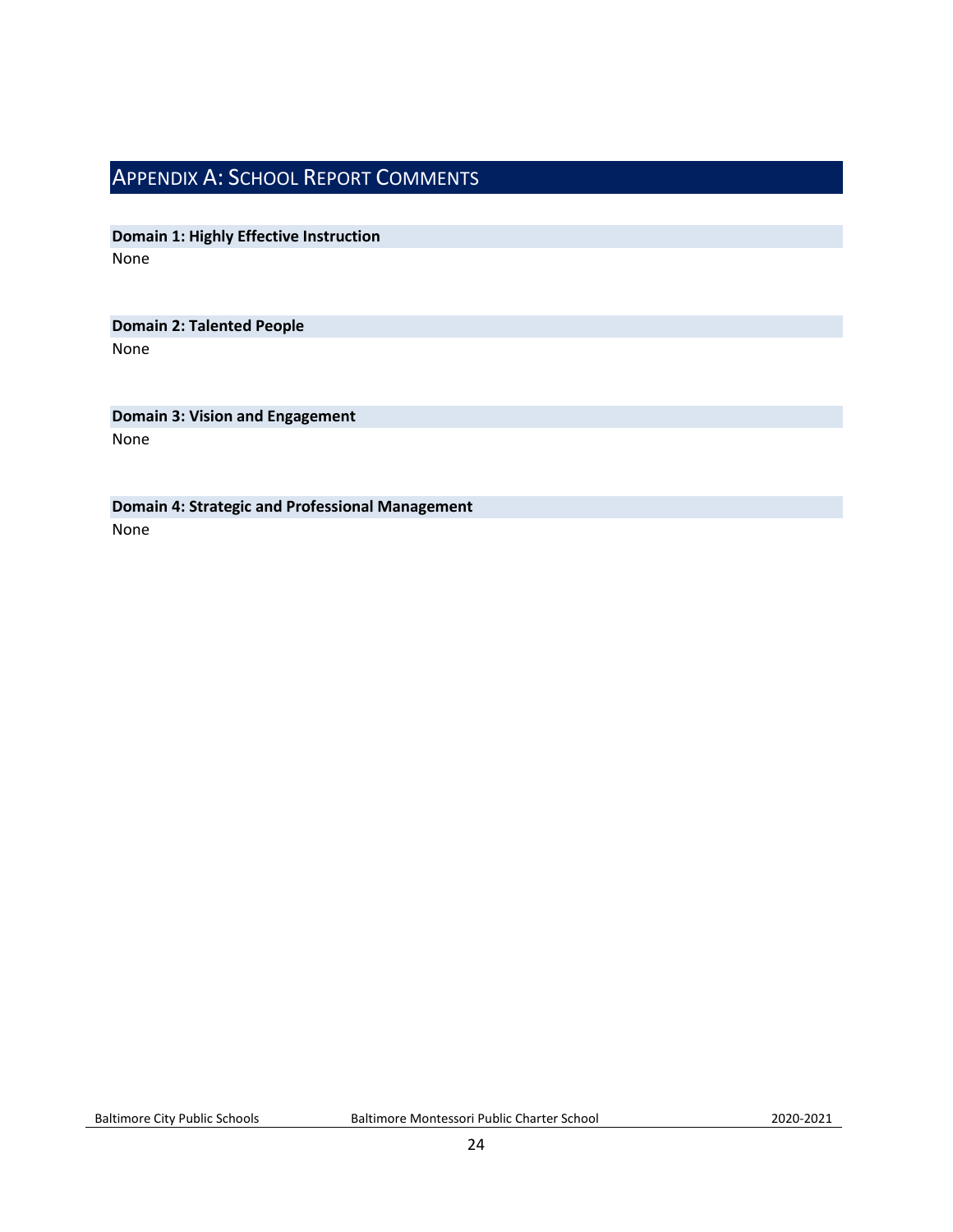# <span id="page-24-0"></span>APPENDIX B: SER TEAM MEMBERS

The SER visit to the Baltimore Montessori Public Charter School was conducted on April 7–8, 2021 by a team of representatives from Baltimore City Public Schools.

#### **Team Lead/Writer:**

Reginald Trammell is a Program Evaluator II in the Office of Achievement and Accountability in Baltimore City Public Schools. Reginald began his career in education in 2000 as an elementary classroom teacher with Baltimore City Public Schools. After a decade of providing direct service to scholars, he transitioned to the Office of Teaching and Learning as the Education Associate for Elementary and Middle School Mathematics. In this role, he wrote curriculum, modelled instruction and facilitated professional development opportunities for math instructors. In 2011, Reginald continued to support Baltimore City Public Schools through the work of the Engagement Office. Here, he served as a Family and Community Engagement Specialist and subsequently secured the role as Parent Involvement Manager. His responsibilities included coordinating district-wide learning opportunities for school staff on engaging of families and community members and supporting the district's Title I Parent Involvement Program. Reginald is currently earning his Administrator I Certificate to continue his mission of improving public education.  

#### **Team Support:**

Mona Khajawi is a Program Evaluator II in the Office of Achievement and Accountability in Baltimore City Public Schools. She has had a variety of experience in the field of education, including teaching, program management and evaluation. Most recently, she worked in the capacity of Evaluation Specialist with City Year in Washington, D.C., assessing the quality of educational programming implemented by 140 AmeriCorps members in eleven schools throughout the district. She initially gained exposure to evaluation while interning with the Academy for Educational Development, where she assisted in conducting reviews of a subset of the Gates-funded small schools in New York City. Previously, she also taught English in a rural high school in Ukraine, and served as an Assistant Program Coordinator of the AmeriCorps program at the Latin American Youth Center in Washington, D.C. Mona holds a Bachelor's degree in English Literature from the University of Maryland, College Park, and a Master's degree in Education Policy from Teachers College, Columbia University.

#### **Team Support:**

Katherine Harris Toler is a Program Evaluator II in the Office of Achievement and Accountability in Baltimore City Public Schools. Prior to joining OAA, Ms. Toler was a District Mentor in the Office of Teacher Support and Development. In Baltimore City Public Schools, Ms. Toler has served as teacher, Academic Coach, Dean of Instruction, and High School Administrator. Ms. Toler has also served as teacher in the Anne Arundel County Public School System, the Baltimore County Public School System and the Vance County Public School System in North Carolina. She holds a B.A. in English with a Concentration in Secondary Education from North Carolina Central University and a Masters of Education in School Improvement Leadership from Goucher College.